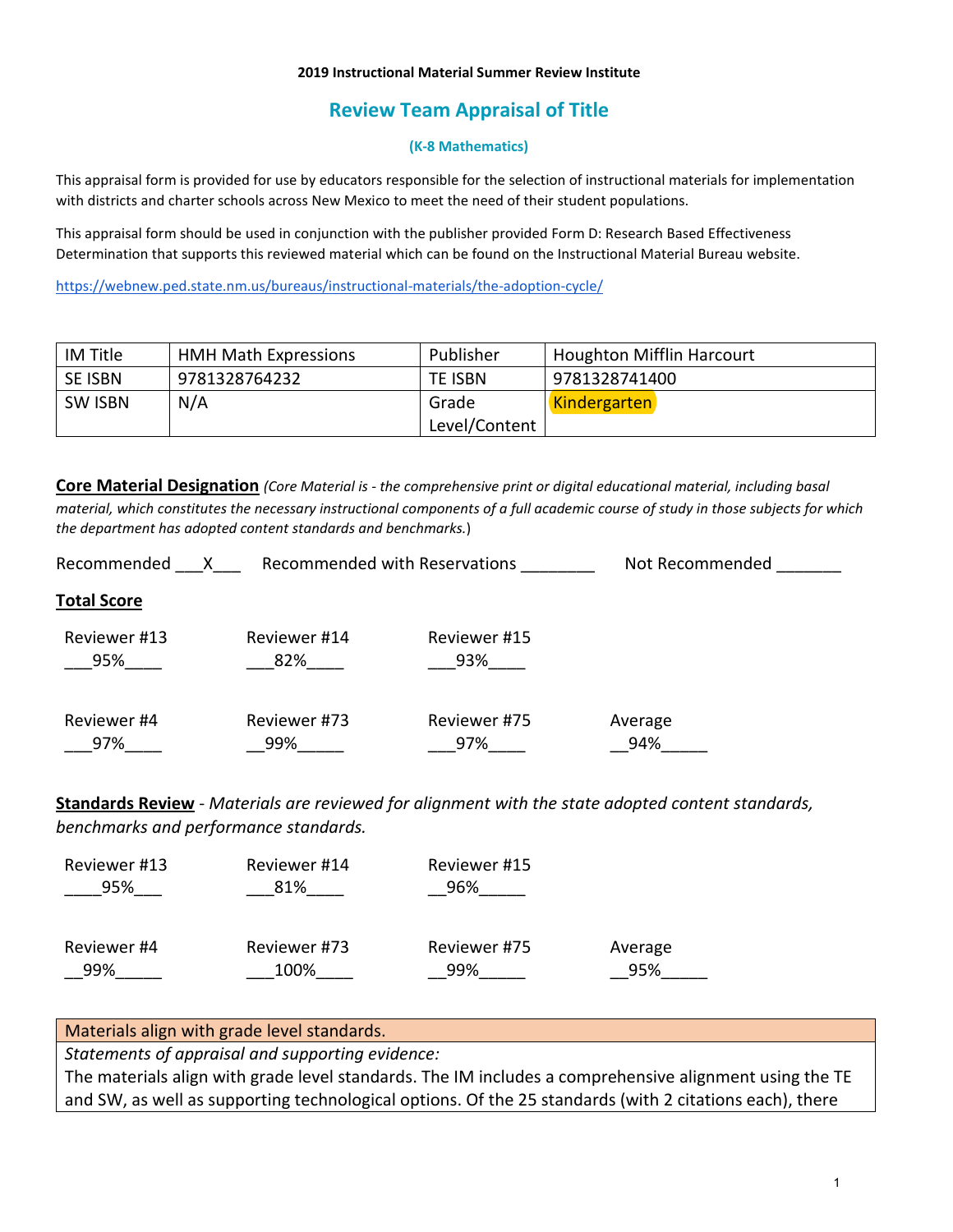weren't any *Does Not Meet* scores and very few *Partially Meets* scores. The vast majority were scored *Meets*.

## Materials align to standards of mathematical practice.

*Statements of appraisal and supporting evidence:*

There is evidence of all the mathematical practices within the lessons. Many lessons contained surface level implementation of the standards for mathematical practice. All recommendations can be found in the TE for teacher support, but these notations do not consistently address rigor for implementing the standards of mathematical practice in depth.

Materials show aspects of rigor.

*Statements of appraisal and supporting evidence:*

Rigor is evident in some areas of curriculum, but not consistent throughout all specified standards. The three aspects of rigor are not always treated together and are not always treated separately. There isn't a balance of the 3 aspects of rigor within the grade. It lacks more time spent on conceptual understanding leading to procedural fluency.

**Math Content Review** - *Materials are reviewed for relevant criteria pertaining to the support for teachers and students in the specific reviewed content area.*

| Reviewer #13 | Reviewer #14 | Reviewer #15 |         |
|--------------|--------------|--------------|---------|
| 100%         | 92%          | 100%         |         |
| Reviewer #4  | Reviewer #73 | Reviewer #75 | Average |
| 100%         | 100%         | 96%          | 98%     |

Materials are consistent with grade level content, supporting the intent of the delivery and understanding of mathematics.

*Statements of appraisal and supporting evidence:*

The materials are consistent with grade level content, and support the intent of the delivery and understanding of mathematics. The IM provides the necessary support for teachers (progression, understanding of math, creating structures and providing strategies) to adequately cover the math content. The Math Content Review section received mostly *Meets* scores with a few *Partially Meets*. There weren't any *Does Not Meet* scores assigned.

Materials support student learning of mathematics.

*Statements of appraisal and supporting evidence:*

The materials support student learning of mathematics. Learning is age appropriate, and the materials provide opportunities for students to develop their own strategies. In the TE, there are examples of routines and procedures that help develop student discourse and number sense. However, the curriculum lacks in supporting teachers to develop an understanding of the progressions to the next grade.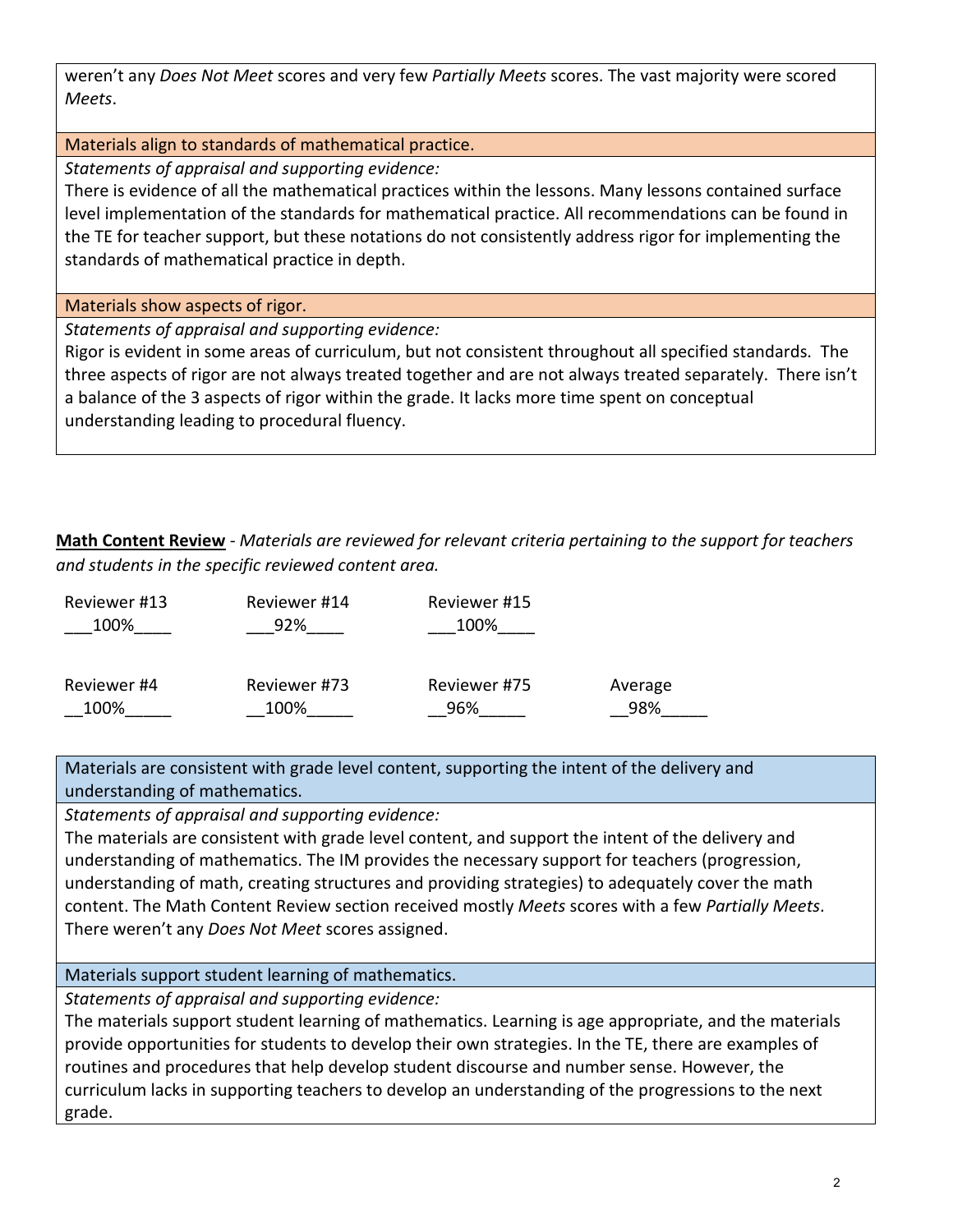**All Content Review** - *Materials are reviewed for relevant criteria pertaining to the support for teachers and students in the material regarding the progression of the standards, lesson structure, pacing, assessment, individual learners and cultural relevance.*

| Reviewer #13 | Reviewer #14 | Reviewer #15 |         |
|--------------|--------------|--------------|---------|
| 87%          | 81%          | 87%          |         |
| Reviewer #4  | Reviewer #73 | Reviewer #75 | Average |
| 100%         | 96%          | 91%          | 90%     |

### Materials are consistent with the progressions in the standards.

*Statements of appraisal and supporting evidence:*

The materials are consistent with the progressions in the standards. Overall, this material will introduce students to the kindergarten standards and prepare them for the first grade standards. This is evidenced with scores that were mostly *Meets*, a few *Partially Meets* and no *Does Not Meet.*

Materials foster coherence through connections at a single grade, where appropriate and required by the standards.

*Statements of appraisal and supporting evidence:*

The materials foster coherence in the standards. Learning objectives and standards were integrated throughout all of the IM. This is evidenced by the fact we had all "Meets" with no "Partially Meets" and no "Does Not Meet."

Materials are well designed and take into account effective lesson structure and pacing.

*Statements of appraisal and supporting evidence:*

The materials are designed to support effective lesson structure and pacing from unit to unit. The TE provides teachers with support materials for student instruction, such as teacher notes for expected misconceptions and formative assessment checks throughout. More explicit time frames would elicit adequate progression throughout the lessons.

Materials offer teachers resources and tools to collect ongoing data about student progress on the standards.

*Statements of appraisal and supporting evidence:*

The materials offer teachers *some* resources. Many scores were "Partially Meets", because they were not as meaningful or as rich as would be beneficial to teachers.

Materials give all students extensive opportunities and support to explore key concepts.

*Statements of appraisal and supporting evidence:*

The materials offer teachers support for key concepts. It is necessary to utilize the online component in order to provide extensive opportunities and support to explore key concepts. The Math Activity Center is a critical component.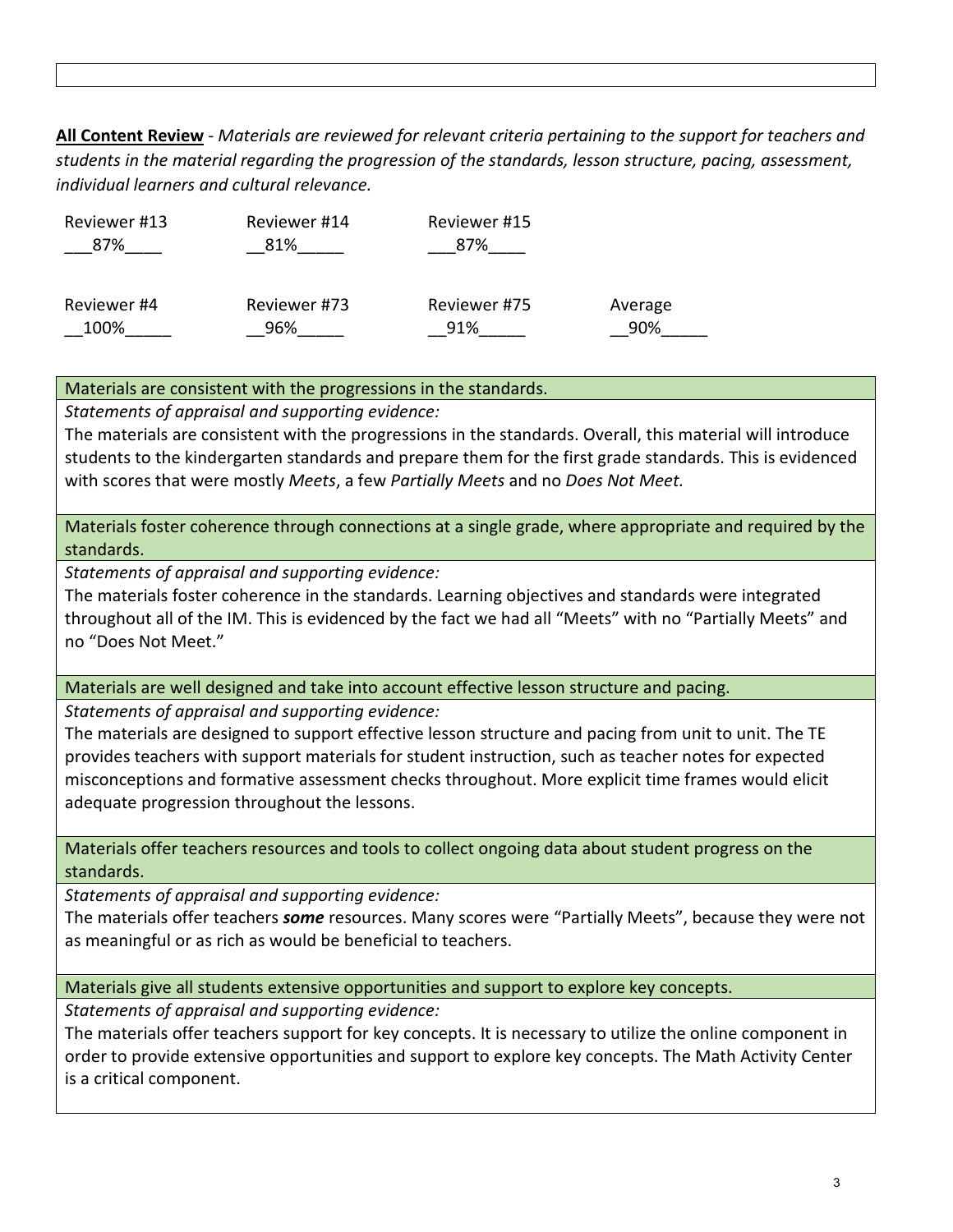Materials support effective use of technology to enhance student learning. Digital materials are accessible and available in multiple platforms.

*Statements of appraisal and supporting evidence:*

The materials support effective use of technology to enhance student learning. The digital materials are accessible and available in multiple platforms. The online Student Activity eBook includes interactive features that make mathematics more accessible for all students.

### Materials can be easily customized for individual learners.

*Statements of appraisal and supporting evidence:* 

The lessons do not lend themselves to be taught out of sequence, so it may be difficult to customize the materials to fulfill local needs. Teachers could customize for individual learners when applicable. However, it is not listed or stated explicitly. Some digital games may be used to customize instruction depending on the ability of the students.

Materials take into account cultural perspectives.

*Statements of appraisal and supporting evidence:*

The materials have activities that may allow for cultural diversity, but does not explicitly offer examples that are beyond pictures. There are many math talk opportunities for teachers to take into account cultural perspectives and student opportunity to share out, but not explicitly stated.

**Reviewer Professional Summation** - *These materials are reviewed by Level II and Level III educators from across New Mexico. The reviewers have brought their knowledge, experience and expertise into the review of these materials. They offer here their individual summary of the material as a whole.* 

Reviewer #13 background and experience: Taught K-5th grade in all subject areas (11 years), Level III teacher endorsed in TESOL, MA in Curriculum and Instruction, English as a Second Language

*Professional summary of material:*

Math Expressions has many different components that display an authentic core basal at the Kindergarten level when all components are effectively utilized.

Reviewer #14 background and experience: Regular Ed. teacher 2-5, 7th grade 20 years; 5 years K-5 Math interventionist; 4 years Reading & Math Specialist; Master's in Curriculum and Instruction

*Professional summary of material:*

Math Expressions curriculum meets a majority of the criteria to be a high level curriculum. Although most of the components reflect best practices in math instruction, it is lacking in depth when implementing Standards for Mathematical Practice and aspects of rigor.

Reviewer #15 background and experience: Taught 1st - 5th general education (6 years), K - 5th Gifted Education (12 years), Level III teacher endorsed in TESOL, Library/Media and Gifted Education

*Professional summary of material:*

Math Expressions, with all of its components, would be a reliable core basal for a class, school or district to use. It would be necessary to use all portions in order to reap the full benefits. This program would do well in the hands of a new teacher, as well as a veteran teacher.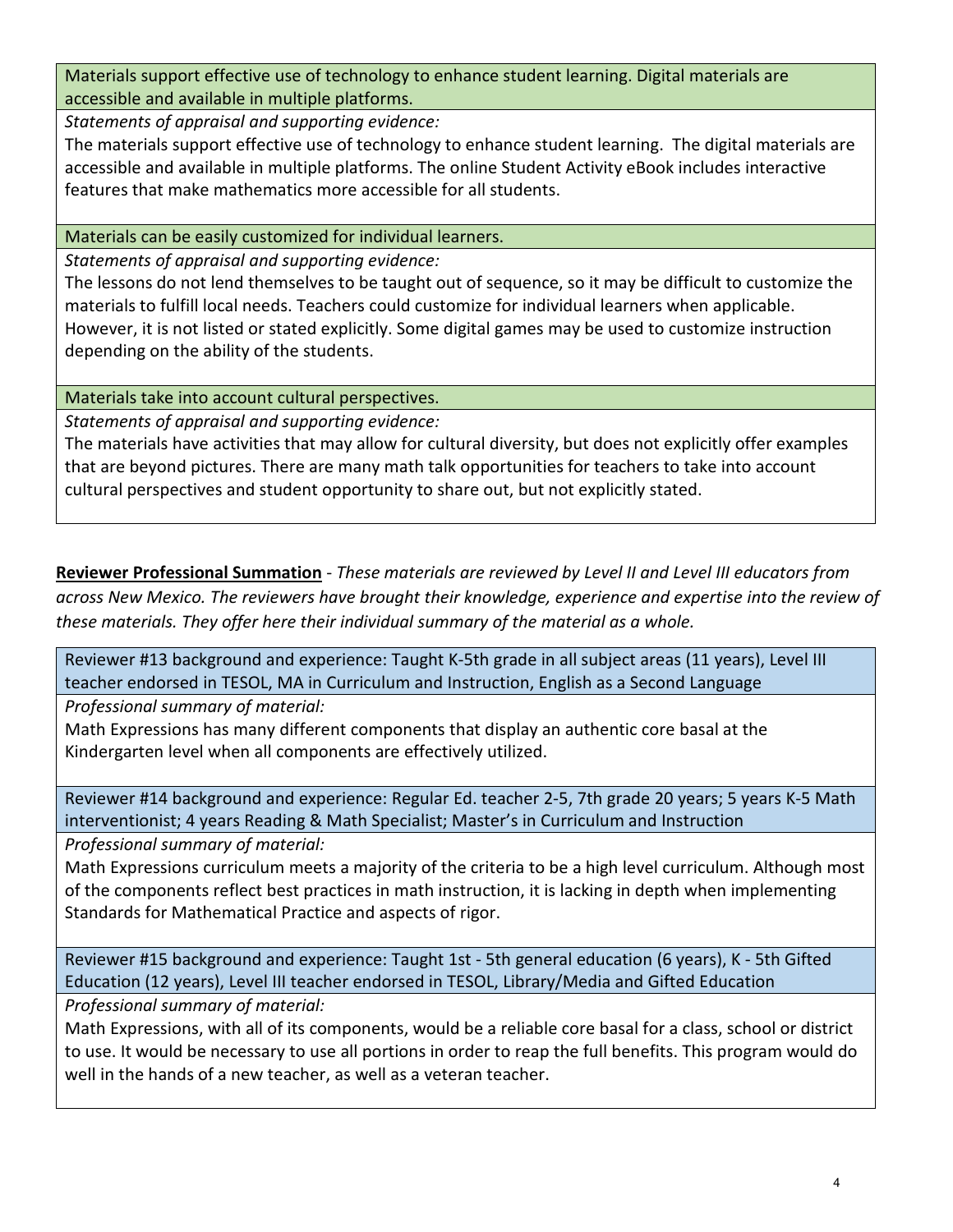Reviewer #4 background and experience: 13 years experience teaching K and 1st grade. TESOL endorsed and Nationally Board Certified.

*Professional summary of material:*

Math Expressions meets a majority of the criteria. Each lesson follows a similar format and the curriculum spirals for review of previously taught curriculum. There are several parts to each lesson that will need to be followed to ensure rigor. The materials are not as engaging as they could be.

Reviewer #73 background and experience: 19 years as a K-8 educator. Level II teacher endorsed in TESOL and Reading.

*Professional summary of material:*

Math Expressions appears to be a comprehensive product that will meet the needs of all learners when all of the components are taught. There is little cultural diversity represented in the materials, which will keep many students from making personal connections with the text.

Reviewer #75 background and experience: Level 3 A & B educator with 15 years K-6 experience. Nationally recognized for Math and Science Teaching.

*Professional summary of material:*

Math Expressions meets the criteria for mathematical content. However, it is lacking in representing cultural diversity. A few of the citations provided by the publisher did not adequately meet the criteria. However, this reviewer was able to find citations in the materials which did meet or partially meet the criteria.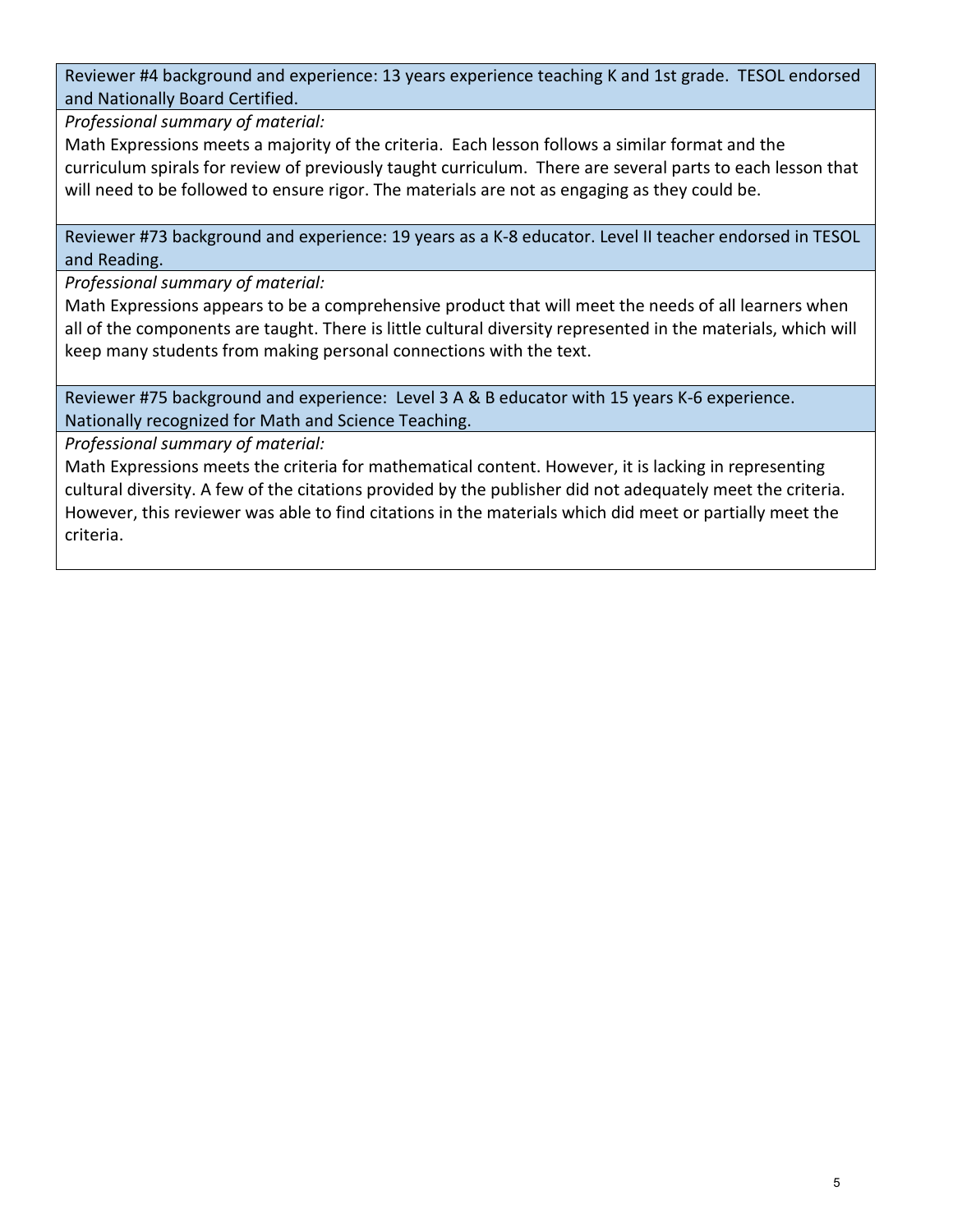#### **2019 Instructional Material Summer Review Institute**

# **Review Team Appraisal of Title**

#### **(K-8 Mathematics)**

This appraisal form is provided for use by educators responsible for the selection of instructional materials for implementation with districts and charter schools across New Mexico to meet the needs of their student populations.

This appraisal form should be used in conjunction with the publisher provided Form D: Research Based Effectiveness Determination that supports this reviewed material which can be found on the Instructional Material Bureau website.

<https://webnew.ped.state.nm.us/bureaus/instructional-materials/the-adoption-cycle/>

| IM Title       | <b>HMH Math Expressions</b> | Publisher      | <b>Houghton Mifflin Harcourt</b> |
|----------------|-----------------------------|----------------|----------------------------------|
| <b>SE ISBN</b> | 9781328764249               | <b>TE ISBN</b> | 9781328741417                    |
| <b>SW ISBN</b> | N/A                         | Grade          | Grade 1                          |
|                |                             | Level/Content  |                                  |

**Core Material Designation** *(Core Material is - the comprehensive print or digital educational material, including basal material, which constitutes the necessary instructional components of a full academic course of study in those subjects for which the department has adopted content standards and benchmarks.*)

| Recommended         | Recommended with Reservations |                        | Not Recommended         |
|---------------------|-------------------------------|------------------------|-------------------------|
| <b>Total Score</b>  |                               |                        |                         |
| Reviewer #13<br>94% | Reviewer #14<br>85.17%        | Reviewer #15<br>92.17% | Average Score<br>90.44% |

**Standards Review** - *Materials are reviewed for alignment with the state adopted content standards, benchmarks and performance standards.*

| Reviewer #13 | Reviewer #14 | Reviewer #15 | Average Score |
|--------------|--------------|--------------|---------------|
| 97.49%       | 87.92%       | 96.66%       | 94.03%        |

Materials align with grade level standards.

*Statements of appraisal and supporting evidence:*

All three reviewers agree that materials align to 1st grade standards. They are clearly referenced at the beginning of each lesson. This also lists multiple standards that can be addressed within a single lesson. Materials align to standards for mathematical practice.

*Statements of appraisal and supporting evidence:*

All three reviewers agree that the standards for mathematical practice are evident in Math Expressions curriculum. Within the lessons, the mathematical practices are integrated to encourage student discourse and multiple strategies.

Materials show aspects of rigor.

*Statements of appraisal and supporting evidence:*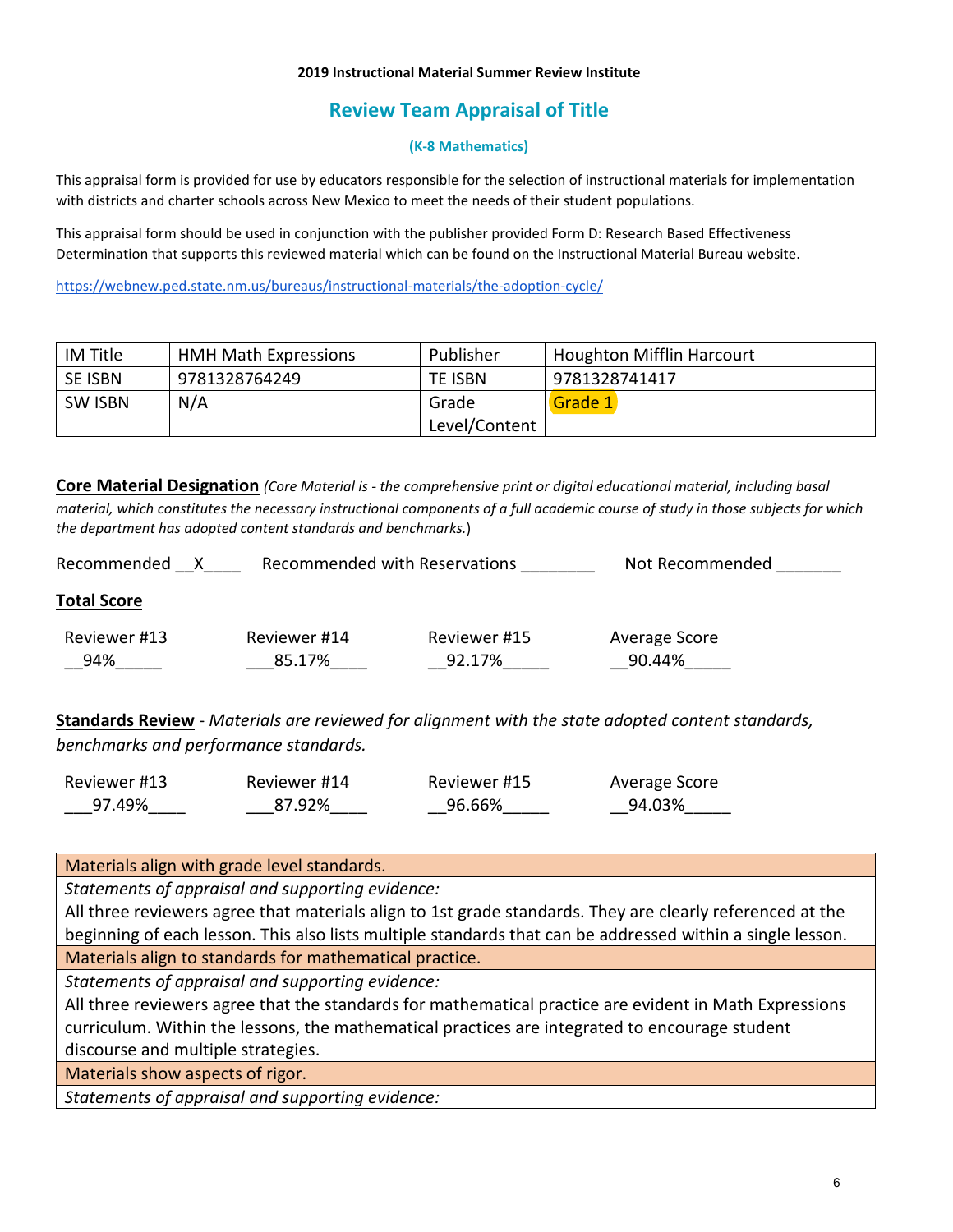All three reviewers agree that Math Expressions provides a balance of the three aspects of rigor. Some rigor can be improved with focus on more concrete activities to check for understanding.

**Math Content Review** - *Materials are reviewed for relevant criteria pertaining to the support for teachers and students in the specific reviewed content area.*

| Reviewer #13 | Reviewer #14 | Reviewer #15 | Average Score |
|--------------|--------------|--------------|---------------|
| 100%         | 89.29%       | 96.43%       | 95.24%        |

Materials are consistent with grade level content, supporting the intent of the delivery and understanding of mathematics.

*Statements of appraisal and supporting evidence:*

All three reviewers agree that the IM meets the requirements overall for these expectations. The only concern is that the only resource to share with parents is a family letter that is sent home on occasion to explain what the students are working on at the moment.

Materials support student learning of mathematics.

*Statements of appraisal and supporting evidence:*

Overall the reviewers agree that the IM does meet this expectation. Again, it would be better if there were more ideas for families to help their students.

**All Content Review** - *Materials are reviewed for relevant criteria pertaining to the support for teachers and students in the material regarding the progression of the standards, lesson structure, pacing, assessment, individual learners and cultural relevance.*

| Reviewer #13 | Reviewer #14 | Reviewer #15 | Average Score |
|--------------|--------------|--------------|---------------|
| 84.15%       | 77.44%       | 80.49%       | 80.69%        |

Materials are consistent with the progressions in the standards.

*Statements of appraisal and supporting evidence:*

All three reviewers found that the IM met or partially met this expectation. The main concern was explicitly sharing information or vague examples. Sometimes the evidence wasn't at a level deep enough to ensure mastery.

Materials foster coherence through connections at a single grade, where appropriate and required by the standards.

*Statements of appraisal and supporting evidence:*

All three reviewers found that the standards and objectives didn't always align or at a meaningful level. The IM does well in connecting two or more standards.

Materials are well designed and take into account effective lesson structure and pacing.

*Statements of appraisal and supporting evidence:*

All three reviewers found that the IM met all requirements for this portion of the review. The design follows a logical sequence. There are plenty of support resources. Students show their work in a variety of ways. The overall visual design is appealing.

Materials offer teachers resources and tools to collect ongoing data about student progress on the standards.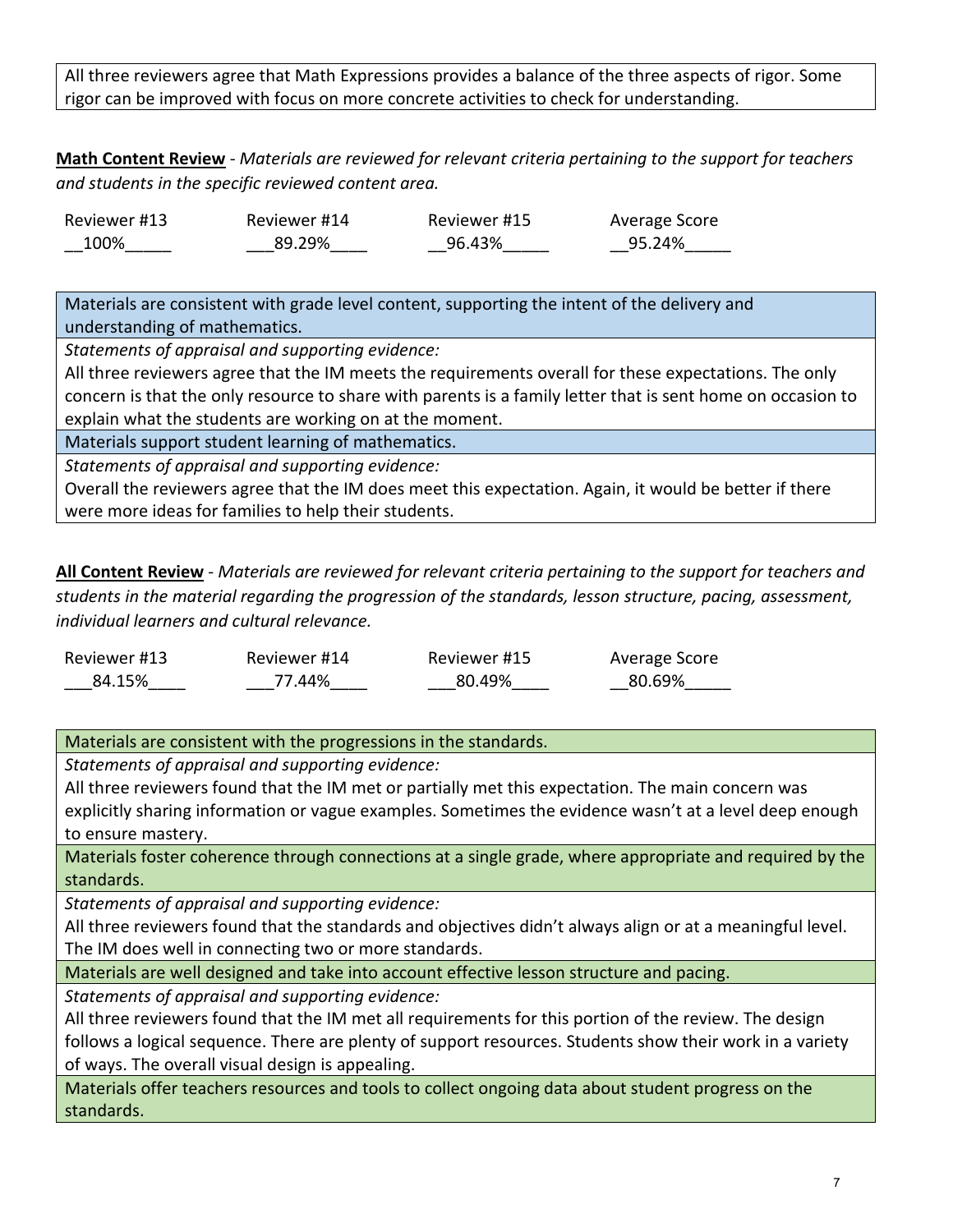*Statements of appraisal and supporting evidence:*

Overall, the IM offers teachers many resources and tools to collect ongoing data on student progress on the standards. The only area that could be improved is explicit and ongoing support for ELL students.

Materials give all students extensive opportunities and support to explore key concepts.

*Statements of appraisal and supporting evidence:*

All three reviewers were in agreement that the materials offer teachers support in this area. We also found multiple opportunities and support to explore key concepts. The materials provide students with learning materials that enable them to acquire and learn intended content in each unit. It is necessary to utilize the online components in order to provide extensive opportunities and support. The Math Activity Center is a critical component.

Materials support effective use of technology to enhance student learning. Digital materials are accessible and available in multiple platforms.

*Statements of appraisal and supporting evidence:*

All three reviewers were in agreement that the materials support effective use of technology to enhance student learning. The digital materials are accessible and available in multiple platforms. The online Students Activity eBook includes interactive features that make mathematics more accessible for all students.

Materials can be easily customized for individual learners.

*Statements of appraisal and supporting evidence:*

All three reviewers were in agreement that the lessons do not lend themselves to be taught out of sequence, so it may be difficult to customize the materials to fulfill local needs. Teachers could customize for individual learners when applicable. However, it is not listed or stated explicitly. Some digital games may be used to customize instruction depending on the ability of the students.

Materials take into account cultural perspectives.

*Statements of appraisal and supporting evidence:*

All three reviewers were in agreement that the materials have activities that may allow for cultural diversity, but does not explicitly offer examples that are beyond pictures. There are many math talk opportunities for teachers to take into account cultural perspectives and student opportunity to share out cultural perspectives, but it not explicitly stated.

**Reviewer Professional Summation** - *These materials are reviewed by Level II and Level III educators from across New Mexico. The reviewers have brought their knowledge, experience and expertise into the review of these materials. They offer here their individual summary of the material as a whole.* 

Reviewer #13 background and experience: Taught K-5th grade in all subject areas (11 years), Level III teacher endorsed in TESOL, MA in Curriculum and Instruction, English as a Second Language

*Professional summary of material:*

Math Expressions has many different components that display an authentic core basal at the first grade level when all components are effectively utilized.

Reviewer #14 background and experience: Regular Ed. teacher 2-5, 7th grade 20 years; 5 years K-5 Math interventionist; 4 years Reading & Math Specialist; Master's in Curriculum and Instruction

*Professional summary of material:*

Math Expressions curriculum meets a majority of the criteria to be an effective curriculum for best practices in mathematics instruction for first grade. It would be stronger if more focus on conceptual understanding of rigor were more evident.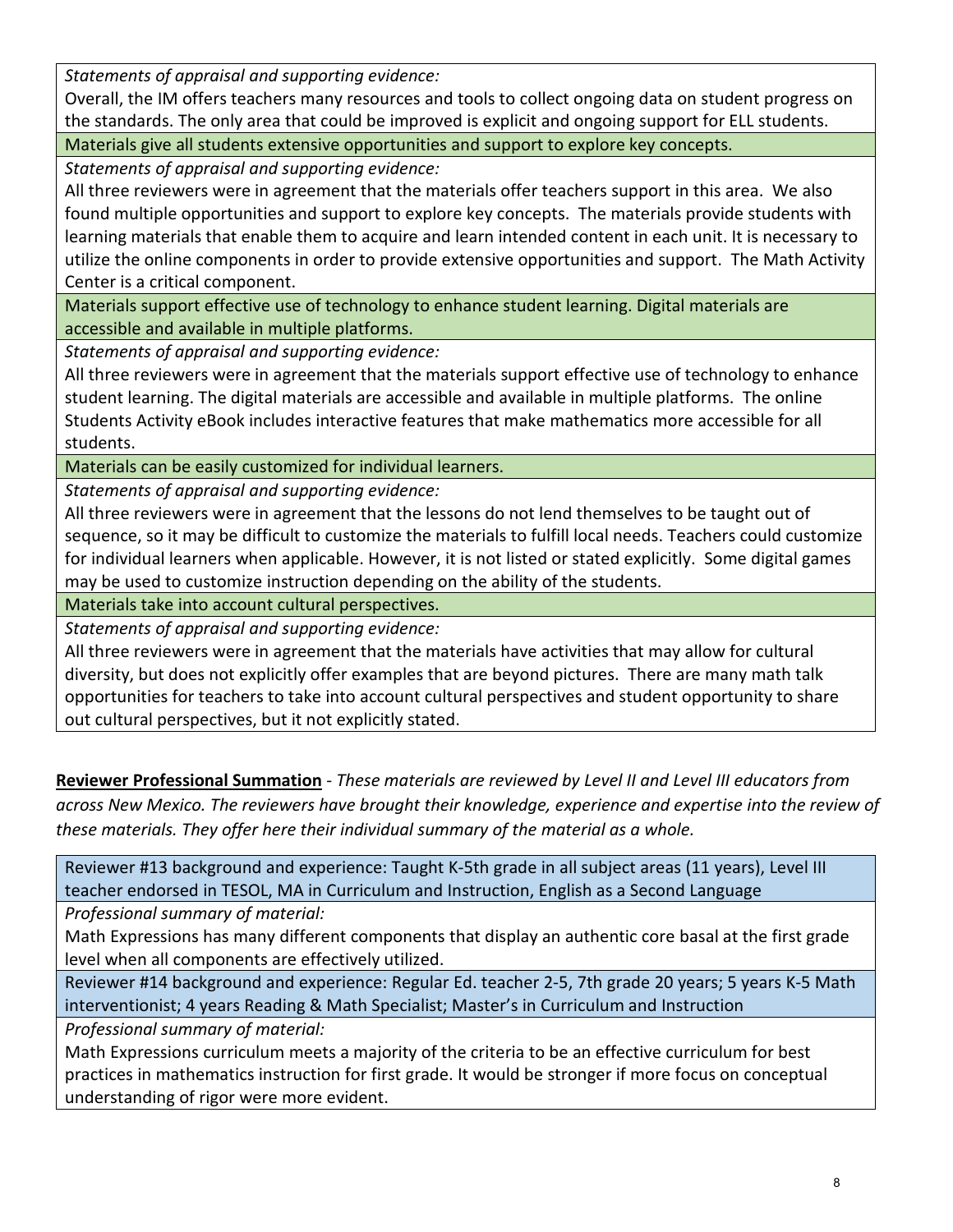Reviewer #15 background and experience: Taught 1st - 5th general education (6 years), K - 5th Gifted Education (12 years), Level III teacher endorsed in TESOL, Library/Media and Gifted Education

*Professional summary of material:*

Math Expressions, with all of its components, would be a reliable core basal for a class, school, or district to use. It would be necessary to use all portions in order to reap the full benefits. This program would do well in the hands of a new teacher as well as a veteran teacher.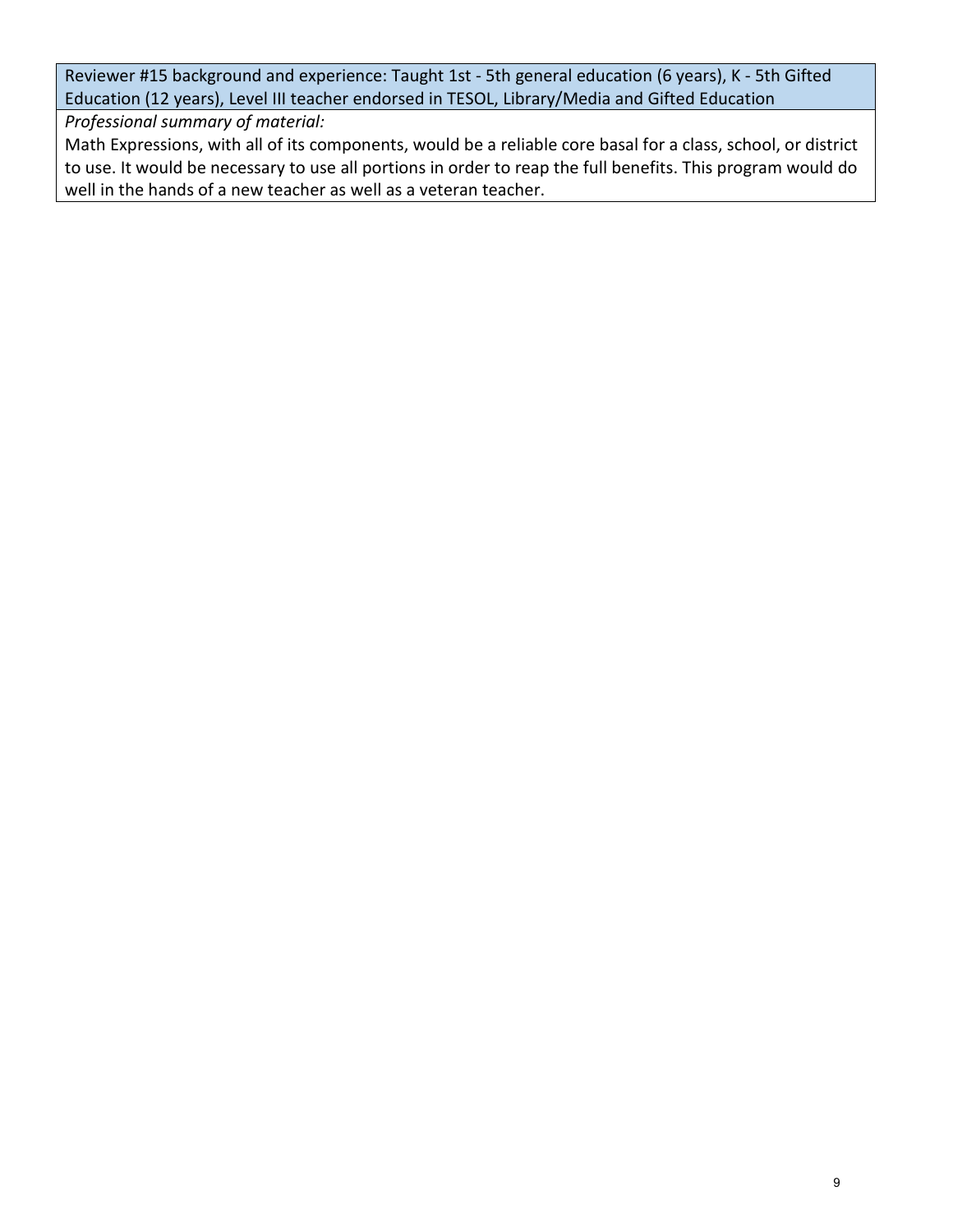#### **2019 Instructional Material Summer Review Institute**

# **Review Team Appraisal of Title**

#### **(K-8 Mathematics)**

This appraisal form is provided for use by educators responsible for the selection of instructional materials for implementation with districts and charter schools across New Mexico to meet the needs of their student populations.

This appraisal form should be used in conjunction with the publisher provided Form D: Research Based Effectiveness Determination that supports this reviewed material which can be found on the Instructional Material Bureau website.

<https://webnew.ped.state.nm.us/bureaus/instructional-materials/the-adoption-cycle/>

| IM Title       | <b>HMH Math Expressions</b> | Publisher      | <b>Houghton Mifflin Harcourt</b> |
|----------------|-----------------------------|----------------|----------------------------------|
| SE ISBN        | 9781328764256               | <b>TE ISBN</b> | 9781328741424                    |
| <b>SW ISBN</b> | N/A                         | Grade          | Grade 2                          |
|                |                             | Level/Content  |                                  |

**Core Material Designation** *(Core Material is - the comprehensive print or digital educational material, including basal material, which constitutes the necessary instructional components of a full academic course of study in those subjects for which the department has adopted content standards and benchmarks.*)

| Recommended            | Recommended with Reservations | X                      | Not Recommended         |
|------------------------|-------------------------------|------------------------|-------------------------|
| <b>Total Score</b>     |                               |                        |                         |
| Reviewer #13<br>91.33% | Reviewer #14<br>85.83%        | Reviewer #15<br>89.83% | Average Score<br>89.00% |

**Standards Review** - *Materials are reviewed for alignment with the state adopted content standards, benchmarks and performance standards.*

| Reviewer #13 | Reviewer #14 | Reviewer #15 | Average Score |
|--------------|--------------|--------------|---------------|
| 93.58%       | 86.81%       | 90.37%       | 90.25%        |

Materials align with grade level standards.

*Statements of appraisal and supporting evidence:*

All agree that Math Expressions is well aligned with standards. Focus is on major standards; several lessons throughout units address these standards. More emphasis on how standards are integrated would make it a stronger curriculum.

Materials align to standards for mathematical practice.

*Statements of appraisal and supporting evidence:*

All reviewers agree the Math Expression curriculum implements and aligns the 8 mathematical practices into the lessons. More detailed explanation of how the math practices and standards connect would improve teacher content knowledge as well as student successes.

Materials show aspects of rigor.

*Statements of appraisal and supporting evidence:*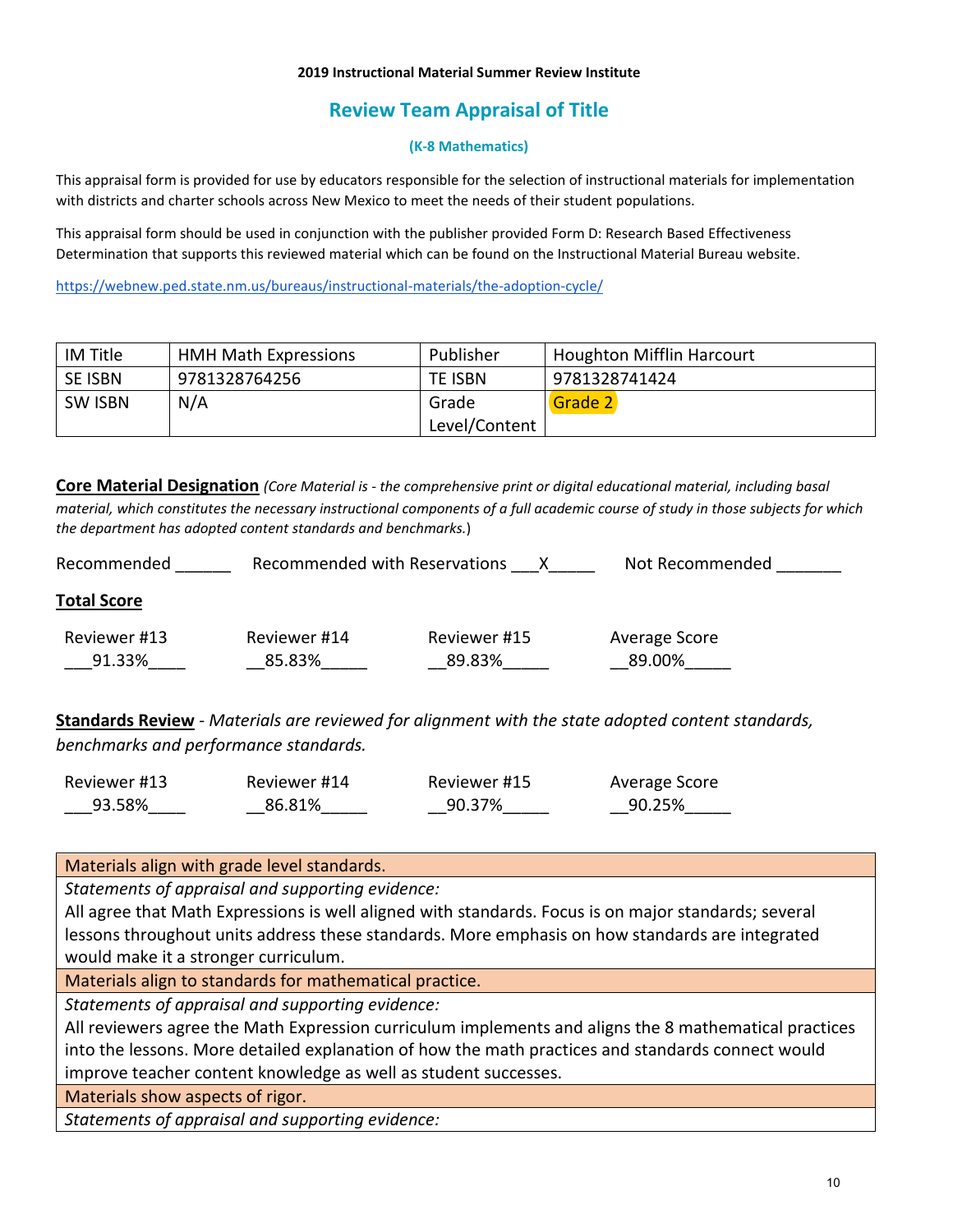All reviewers agree that Math Expressions curriculum shows aspects of rigor. It includes all three components: conceptual understanding, fluency and application.

**Math Content Review** - *Materials are reviewed for relevant criteria pertaining to the support for teachers and students in the specific reviewed content area.*

| Reviewer #13 | Reviewer #14 | Reviewer #15 | Average |
|--------------|--------------|--------------|---------|
| 92.86%       | 85.71%       | 92.86%       | 90.48%  |

Materials are consistent with grade level content, supporting the intent of the delivery and understanding of mathematics.

*Statements of appraisal and supporting evidence:*

All three reviewers were in agreement that the IM (progression, understanding of math, creating structures and providing strategies) will provide the necessary support for teachers to adequately cover the math content. However, one concern noted is that the advice is given to NOT use proper terminology until later. The reviewers all felt that it is best to teach the proper term right away with scaffolding and support.

Materials support student learning of mathematics.

*Statements of appraisal and supporting evidence:*

All three reviewers agree that materials for student learning are age appropriate and provide opportunities for students to develop their own strategies. In the TE, there are examples of routines and procedures that help develop student discourse and number sense.

**All Content Review** - *Materials are reviewed for relevant criteria pertaining to the support for teachers and students in the material regarding the progression of the standards, lesson structure, pacing, assessment, individual learners and cultural relevance.*

| Reviewer #13 | Reviewer #14 | Reviewer #15 | Average Score |
|--------------|--------------|--------------|---------------|
| 85.37%       | 83.54%       | 87.80%       | 85.57%        |

Materials are consistent with the progressions in the standards.

*Statements of appraisal and supporting evidence:*

The IM will do a sufficient job to continue the progression in the standards from 1st grade to 3rd grade. All three reviewers agree the curriculum covers most expected criteria well with a few 'partially meets standards'.

Materials foster coherence through connections at a single grade, where appropriate and required by the standards.

*Statements of appraisal and supporting evidence:*

All three reviewers were in agreement that the materials foster coherence in the standards. Learning objectives and standards were integrated throughout all of the IM.

Materials are well designed and take into account effective lesson structure and pacing.

*Statements of appraisal and supporting evidence:*

All three reviewers agree that materials are designed to support effective lesson structure and pacing from unit to unit. The TE provides teachers with support materials for student instruction, such as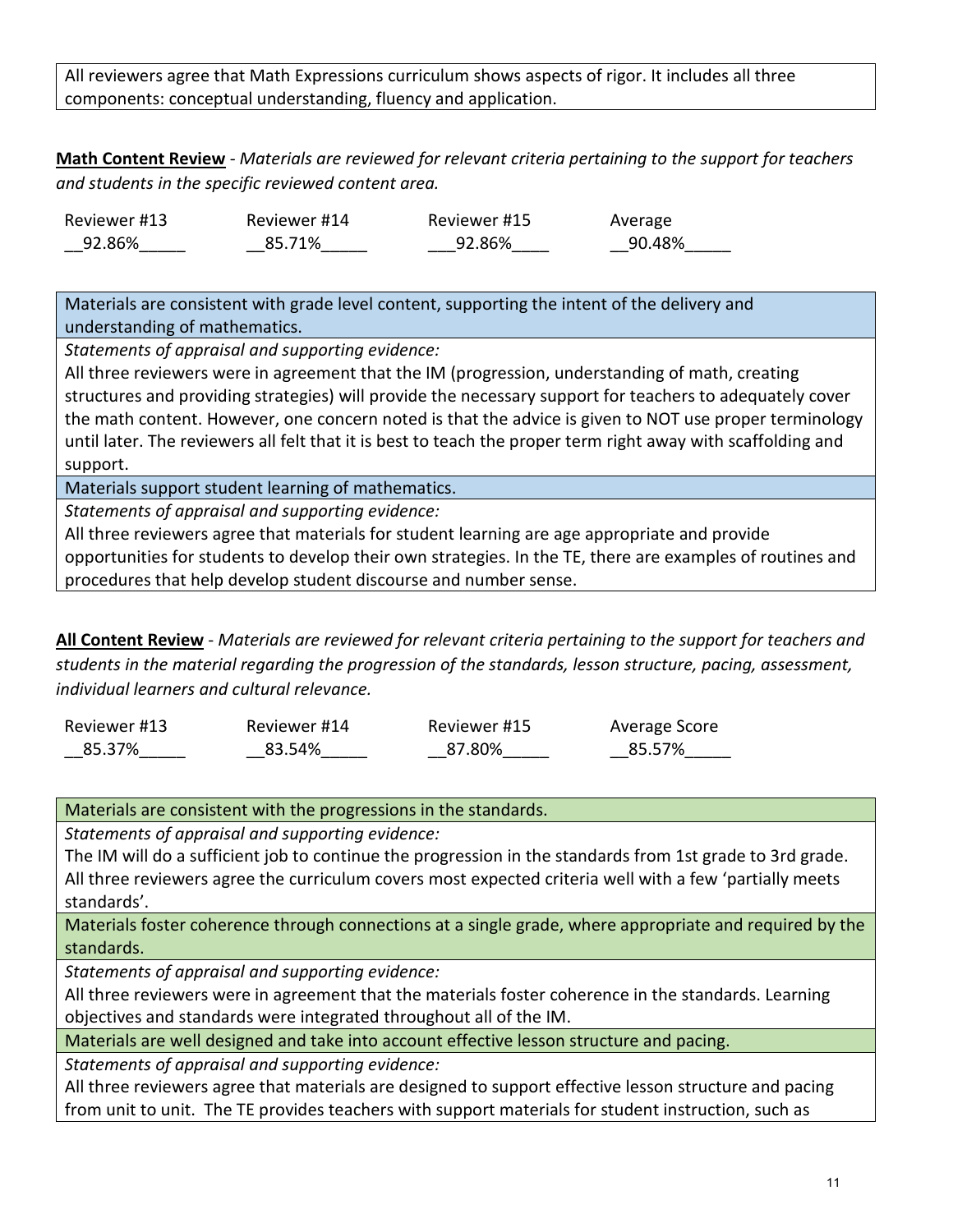teacher notes for expected misconceptions and formative assessment checks throughout. More explicit time frames would elicit adequate progression throughout the lessons.

Materials offer teachers resources and tools to collect ongoing data about student progress on the standards.

*Statements of appraisal and supporting evidence:*

All three reviewers were in agreement that the materials offer teachers SOME resources. Some of the resources were not as meaningful or as rich as would be beneficial to teachers.

Materials give all students extensive opportunities and support to explore key concepts.

*Statements of appraisal and supporting evidence:*

All three reviewers were in agreement that the materials offer teachers support in this area. We also found multiple opportunities and support to explore key concepts. The materials provide students with learning materials that enable students to acquire and learn intended content in each unit. It is necessary to utilize the online components in order to provide extensive opportunities and support. The Math Activity Center is a critical component.

Materials support effective use of technology to enhance student learning. Digital materials are accessible and available in multiple platforms.

*Statements of appraisal and supporting evidence:*

All three reviewers were in agreement that the materials support effective use of technology to enhance student learning. The digital materials are accessible and available in multiple platforms. The online activity eBook includes interactive features that make mathematics more accessible for all students.

Materials can be easily customized for individual learners.

*Statements of appraisal and supporting evidence:*

All three reviewers were in agreement that the lessons do not lend themselves to be taught out of sequence, so it may be difficult to customize the materials to fulfill local needs. The teacher could customize for individual learners when applicable. However, strategies are not listed or stated explicitly.

Materials take into account cultural perspectives.

*Statements of appraisal and supporting evidence:*

All three reviewers were in agreement that the materials have activities that may allow for cultural diversity, but do not explicitly offer examples that are beyond pictures. There are many math talk opportunities for teachers to take into account culture perspectives and student opportunity to share out. However, this is not intentionally incorporated.

**Reviewer Professional Summation** - *These materials are reviewed by Level II and Level III educators from across New Mexico. The reviewers have brought their knowledge, experience and expertise into the review of these materials. They offer here their individual summary of the material as a whole.* 

Reviewer #13 background and experience: Taught K-5th grade in all subject areas (11 years), Level III teacher endorsed in TESOL, MA in Curriculum and Instruction, English as a Second Language

*Professional summary of material:*

Math Expressions has many different components that display an authentic core basal at the Second grade level, when ALL components are effectively utilized.

Reviewer #14 background and experience: Regular Ed. teacher grades 2-5, 7th 20 years; 5 years K-5 Math interventionist; 4 years Reading & Math Specialist; Master's in Curriculum and Instruction *Professional summary of material:*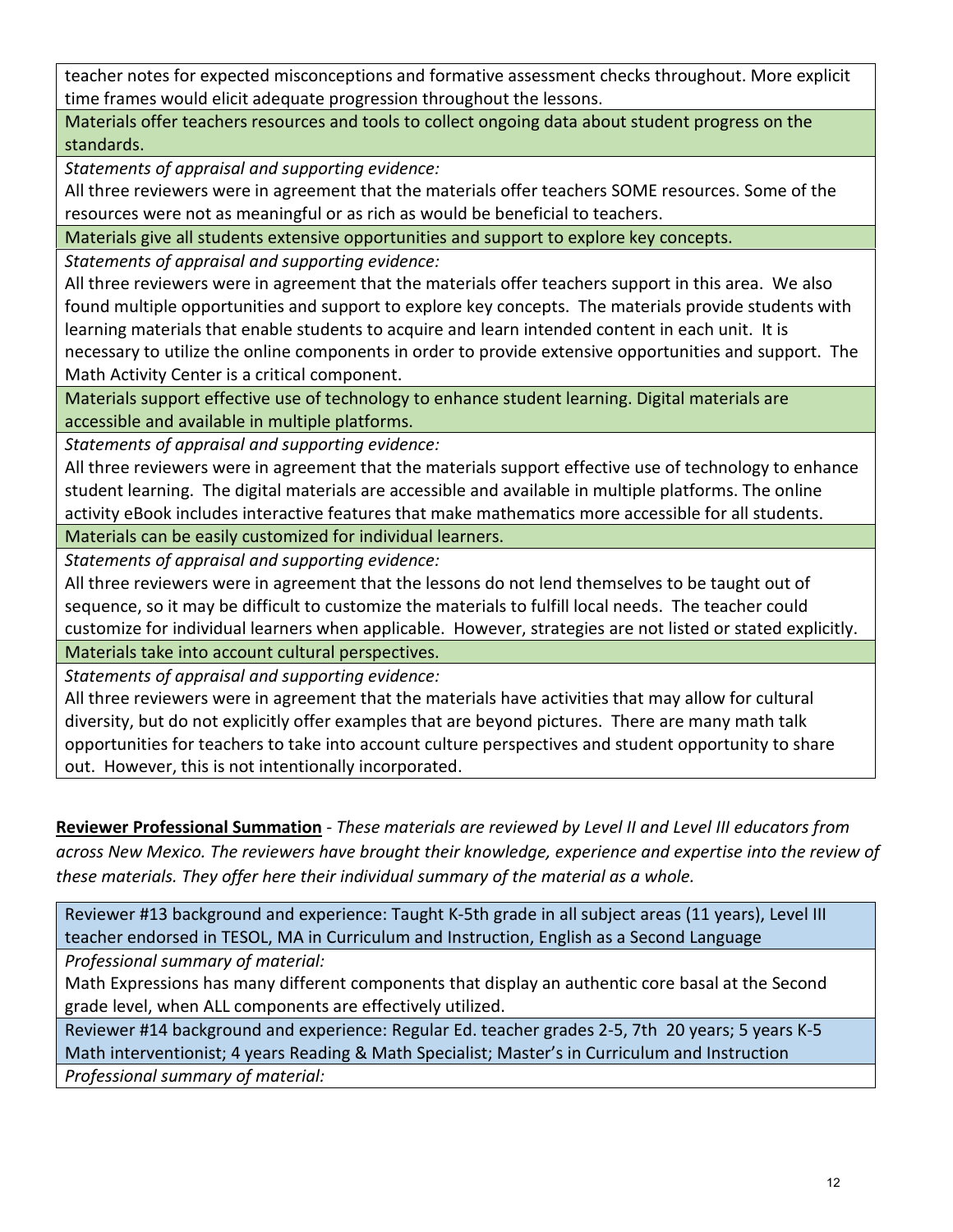Math Expressions curriculum meets a majority of the criteria to be used as core instructional materials. Components of the curriculum are standards based and encourage teachers and students to share strategies to improve content knowledge.

Reviewer #15 background and experience: Taught 1st - 5th general education (6 years), K - 5th Gifted Education (12 years), Level III teacher endorsed in TESOL, Library/Media and Gifted Education

*Professional summary of material:*

Math Expressions, with all of its components, would be a reasonable core basal for a class, school or district to use. It would be necessary to use all portions in order to reap the full benefits. This program would do okay in the hands of a new teacher as well as a veteran teacher.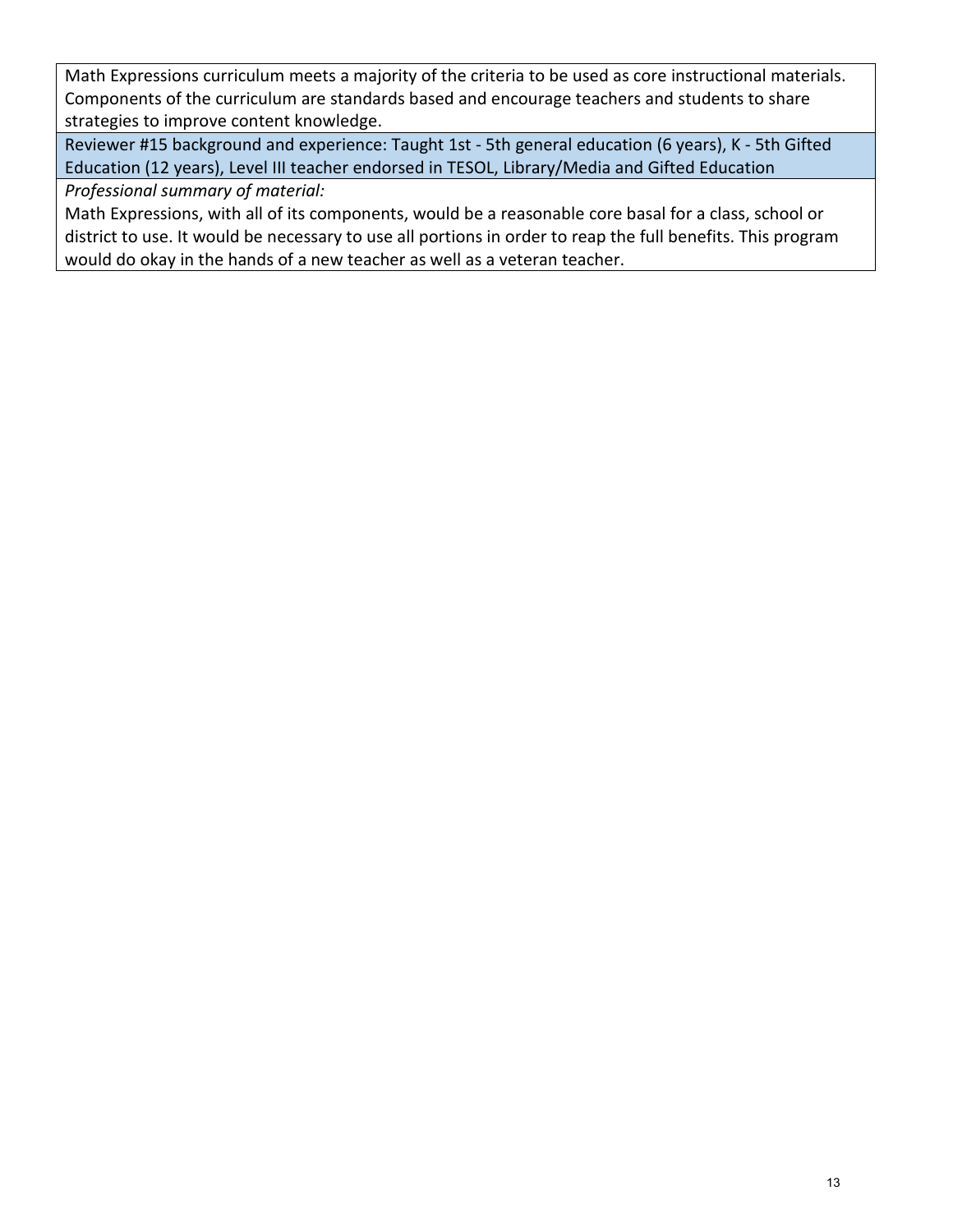#### **2019 Instructional Material Summer Review Institute**

# **Review Team Appraisal of Title**

#### **(K-8 Mathematics)**

This appraisal form is provided for use by educators responsible for the selection of instructional materials for implementation with districts and charter schools across New Mexico to meet the need of their student populations.

This appraisal form should be used in conjunction with the publisher provided Form D: Research Based Effectiveness Determination that supports this reviewed material which can be found on the Instructional Material Bureau website.

<https://webnew.ped.state.nm.us/bureaus/instructional-materials/the-adoption-cycle/>

| IM Title       | <b>HMH Math Expressions</b> | Publisher     | <b>Houghton Mifflin Harcourt</b> |
|----------------|-----------------------------|---------------|----------------------------------|
| <b>SE ISBN</b> | 9781328764263               | TE ISBN       | 9781328741431                    |
| <b>SW ISBN</b> | N/A                         | Grade         | Grade 3                          |
|                |                             | Level/Content |                                  |

**Core Material Designation** *(Core Material is - the comprehensive print or digital educational material, including basal material, which constitutes the necessary instructional components of a full academic course of study in those subjects for which the department has adopted content standards and benchmarks.*)

| Recommended         |                     | Recommended with Reservations | Not Recommended      |  |
|---------------------|---------------------|-------------------------------|----------------------|--|
| <b>Total Score</b>  |                     |                               |                      |  |
| Reviewer #19<br>73% | Reviewer #20<br>95% | Reviewer #21<br>92%           |                      |  |
| Reviewer #16<br>97% | Reviewer #17<br>97% | Reviewer #18<br>100%          | Average Score<br>92% |  |

**Standards Review** - *Materials are reviewed for alignment with the state adopted content standards, benchmarks and performance standards.*

| Reviewer #19 | Reviewer #20 | Reviewer #21 |               |
|--------------|--------------|--------------|---------------|
| 68%          | 96%          | 91%          |               |
| Reviewer #16 | Reviewer #17 | Reviewer #18 | Average Score |
| 95%          | 95%          | 99%          | 91%           |

### Materials align with grade level standards.

*Statements of appraisal and supporting evidence:*

This particular curriculum did align with the majority of the 3rd grade Common Core Standards. However, the addition and subtraction standards, specifically with the standard algorithm, was introduced early for this grade level. When introducing a new skill, students are given opportunity to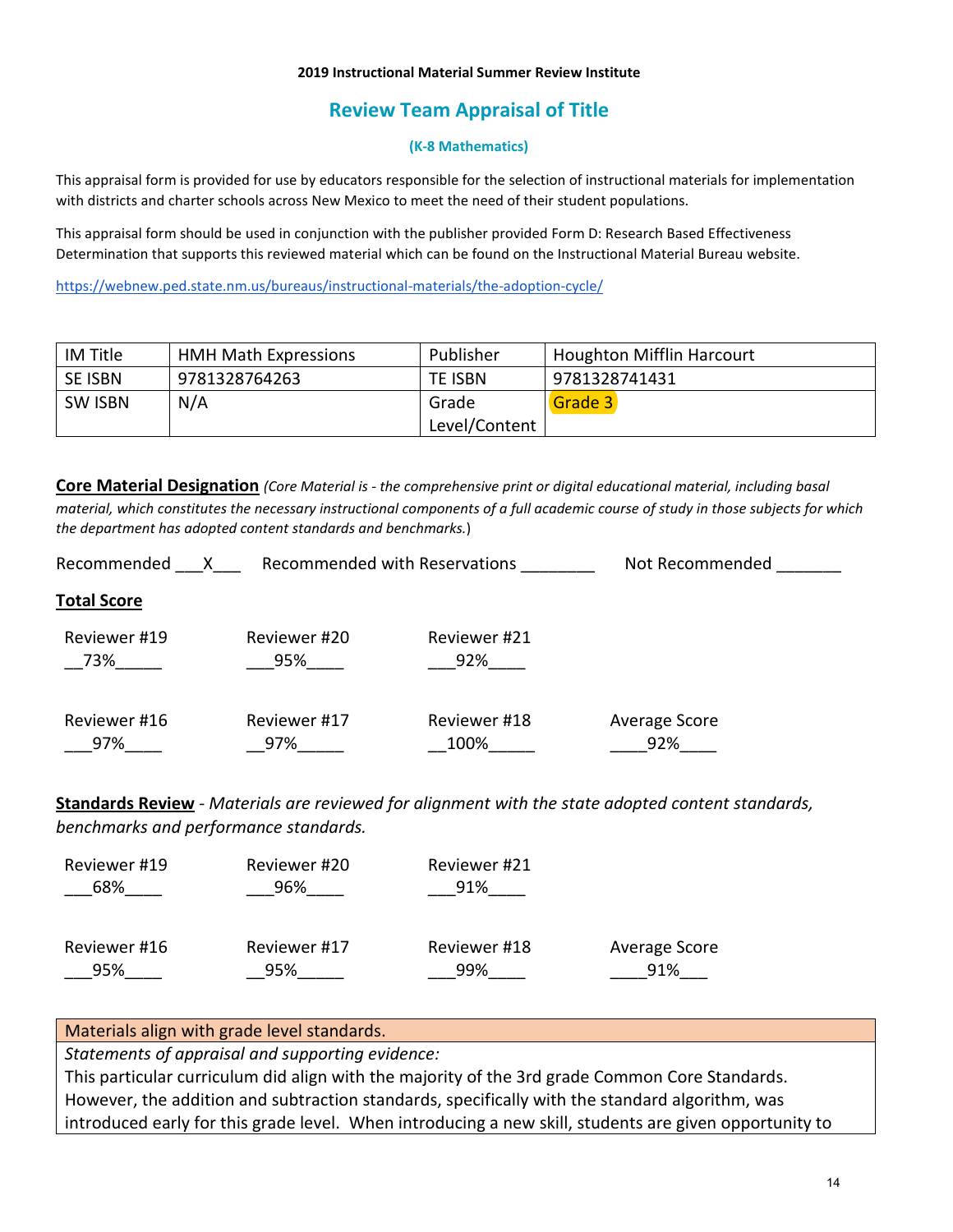understand the skill and apply it in various situations, although at times the depth of knowledge is limited and simply asks students to create an equation or fill in numerical values. Relating to area, students had limited opportunity using tiling to understand the concept of area and then move into the abstract use of multiplication. The fraction standards were evident and students were given a variety of methods to develop their understanding of fractions through the use of fraction strips, fraction bars, number lines and concrete models. While focusing on the geometry standards, students are presented with examples relating to quadrilaterals and triangles, identifying patterns and partitioning shapes using fractions. All of the expected 3rd grade standards are evident within the curriculum and allow students to demonstrate their understanding of each standard through the SW and the homework pages in the SE.

Materials align to standards of mathematical practice.

*Statements of appraisal and supporting evidence:*

Evidence of all eight Mathematical Practices are apparent in the curriculum and are integrated within verbal discussions as well as student written responses. Also, these Mathematical Practices are labeled in both the TE and SW materials. The Mathematical Practices were well defined and examples of each were provided in the TE specific to a given activity in the lesson with multiple opportunities for students to engage with these practices.

Materials show aspects of rigor.

*Statements of appraisal and supporting evidence:*

There is evidence of procedural skills and fluency throughout the entire curriculum. Several examples included are in the TE where the teacher models and the students replicate the skills taught by the teacher. Also, the Fluency Games, Quick Practices and Practice Charts allow students to demonstrate Procedural Fluency for a given skill.

**Math Content Review** - *Materials are reviewed for relevant criteria pertaining to the support for teachers and students in the specific reviewed content area.*

| Reviewer #19 | Reviewer #20 | Reviewer #21 |               |
|--------------|--------------|--------------|---------------|
| 77%          | 86%          | 92%          |               |
| Reviewer #16 | Reviewer #17 | Reviewer #18 | Average Score |
| 100%         | 100%         | 100%         | 93%           |

Materials are consistent with grade level content, supporting the intent of the delivery and understanding of mathematics.

*Statements of appraisal and supporting evidence:*

Students are given various opportunities to express their understanding of the specific math skills and standard. However, at times the opportunities are limited for students to explain and justify their thinking and do not ask students to demonstrate knowledge within a detailed explanation. Students are exposed to several problem types including graphs/charts, word problems, numerical algorithms and providing written equations within the SW. Many of the problems the students are asked to solve in both the SW and Unit Assessments mainly ask students to recall information and fill in the blanks with numerical values rather than expressing their true understanding in an explanation with supporting mathematical vocabulary. Depths of Knowledge levels are provided next to each unit assessment's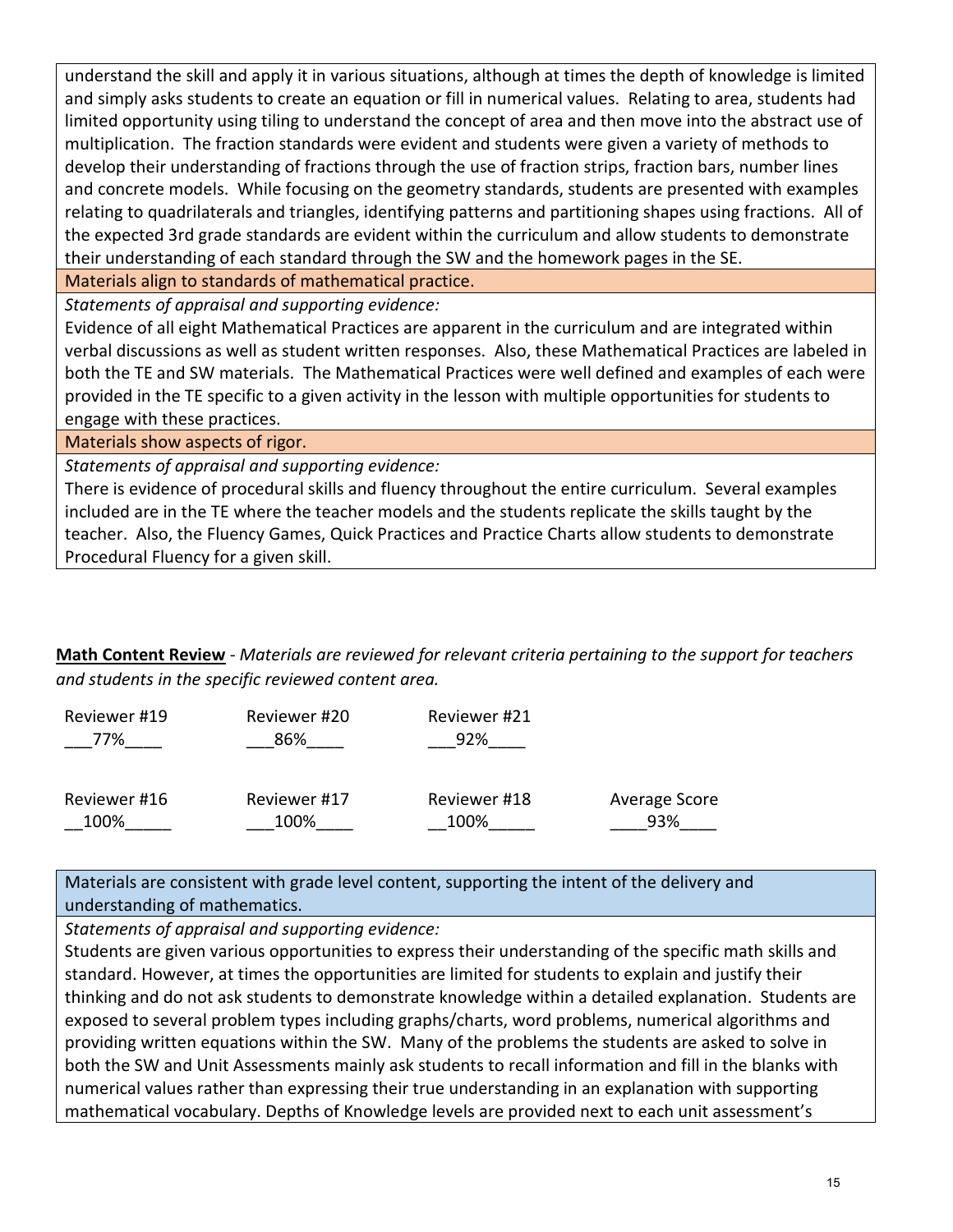questions and mainly focus on DOK1 and DOK2 type of questions. Math Talks are provided and are integrated across the units and lessons, while also providing sample student responses. Families and caregivers can stay connected with what their child is learning in math through the use of the Family letters provided in English and Spanish.

At the start of a new unit, the teacher models the skill and students are given the opportunity to practice the skill for mastery. The teacher is given guidance to check and correct any misconceptions that the students may have. Imbedded in the curriculum, there are Teaching Notes for the teacher to reference when delivering a lesson which acts as a guide to ensure proper use of vocabulary and scaffolding techniques. In the front of each unit, there is a math background section that is grounded in research. This information is available to teachers as a professional development opportunity to increase their understanding of the content standards, while providing additional references that support the research. Materials support student learning of mathematics.

*Statements of appraisal and supporting evidence:*

This curriculum has numerous opportunities for students and the teacher to interact with the standards and the skills being taught. For example, there are various times where the teacher is able to call on student volunteers to either share out their answer and/or model in front of the class. This allows the teacher to formatively assess student understanding as some students share out. Even though students can interact specifically with the teacher, there is limited opportunity for students to work in pairs or small groups and share ideas with each other prior to sharing in front of the whole class. Also, the curriculum does not outline if students can work in groups, how groups would be created or how that group work would be facilitated in the classroom.

RTI opportunities are present for students who need additional intervention or enrichment of the math skills, and students can access this type of intervention through the digital Math Activity Centers. Even though this tool is provided, there is limited support for the teacher on how to deliver the RTI or place students into appropriate groups or with partners for intervention.

At the beginning of every unit, students are provided a Family Letter, available in both English and Spanish, for parents or caregivers. The letter explains the content and ways to support the children in their mathematical understanding at home. In addition, students can access components of the curriculum digitally through a variety of opportunities. Some of these ways include games and resources utilized in the math lesson during class such as a MathBoard and fluency checks.

**All Content Review** - *Materials are reviewed for relevant criteria pertaining to the support for teachers and students in the material regarding the progression of the standards, lesson structure, pacing, assessment, individual learners and cultural relevance.*

| Reviewer #19 | Reviewer #20 | Reviewer #21 |               |
|--------------|--------------|--------------|---------------|
| 83%          | 96%          | 96%          |               |
| Reviewer #16 | Reviewer #17 | Reviewer #18 | Average Score |
| 100%         | 100%         | 100%         | 96%           |

Materials are consistent with the progressions in the standards.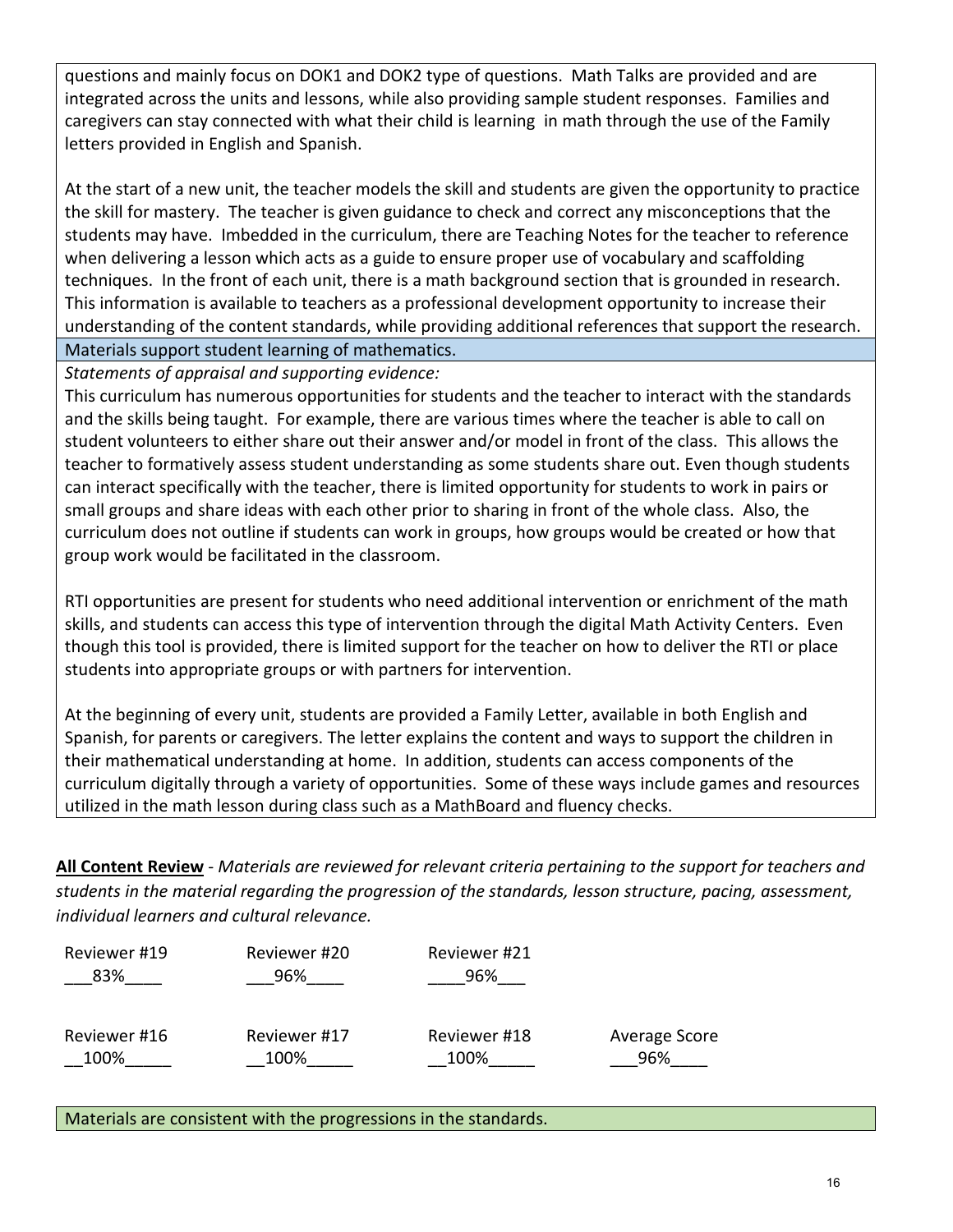*Statements of appraisal and supporting evidence:*

Progression pages are evident and provided. The progressions from the previous grade and the next grade are the strongest and referenced in numerous places in the TE. The progressions are coherent and allow students the opportunity to build on the skills from the previously taught grade and apply them to the current grade.

Materials foster coherence through connections at a single grade, where appropriate and required by the standards.

*Statements of appraisal and supporting evidence:*

The TE lists the standards for each lesson on the planning chart. Each of these lists includes the major and supporting standards. Students were given opportunities with the standards in a variety of ways within their SW, digital materials and assessments.

Materials are well designed and take into account effective lesson structure and pacing.

*Statements of appraisal and supporting evidence:*

An effective lesson structure would need to include an introduction, an explore or discovery, and a summary. This structure is not clearly laid out in each lesson. The pacing of individual lessons and the lessons in each unit seemed appropriate for this grade level. There is adequate time to cover the material in the curriculum. For struggling students, they may need more time practicing the particular math skill in order to demonstrate proficiency of the standard. Students may benefit from more concrete hands on practice before advancing to the curriculum expectations of pictorial and abstract demands.

Materials offer teachers resources and tools to collect ongoing data about student progress on the standards.

*Statements of appraisal and supporting evidence:*

Students have access to take the Unit Assessments digitally online or on paper. The materials give limited guidance and directions on how to interpret the data and provide appropriate feedback to students to improve their proficiency of the standards.

Materials give all students extensive opportunities and support to explore key concepts.

*Statements of appraisal and supporting evidence:*

This curriculum provides guidance for the teacher to expose students to the materials and various math skills to all students. For example, support and guidance sections are provided throughout the lessons for English Learners and tactile learners, as well as how to differentiate lessons to meet the needs of all students. These components are visible in the curriculum and offer additional support for the teacher. However, there are limited opportunities for students to explore the key concepts in a variety of ways. The key concepts are often introduced and the students quickly move to abstract representations before they are engaged in activities that would allow them to explore the ideas through concrete and pictorial representations.

Materials support effective use of technology to enhance student learning. Digital materials are accessible and available in multiple platforms.

*Statements of appraisal and supporting evidence:*

Digital materials are provided and accessible by both the teacher and the students. The materials can be accessed at home or at school. The students are able to engage with the digital materials throughout the lesson as well as after the lesson has been taught. Some of the components include Math Activity Centers that allow students to be challenged and receive intervention for the given math standard. Another component are the games in which students can integrate math skills and practice procedural fluency.

Materials can be easily customized for individual learners.

*Statements of appraisal and supporting evidence:*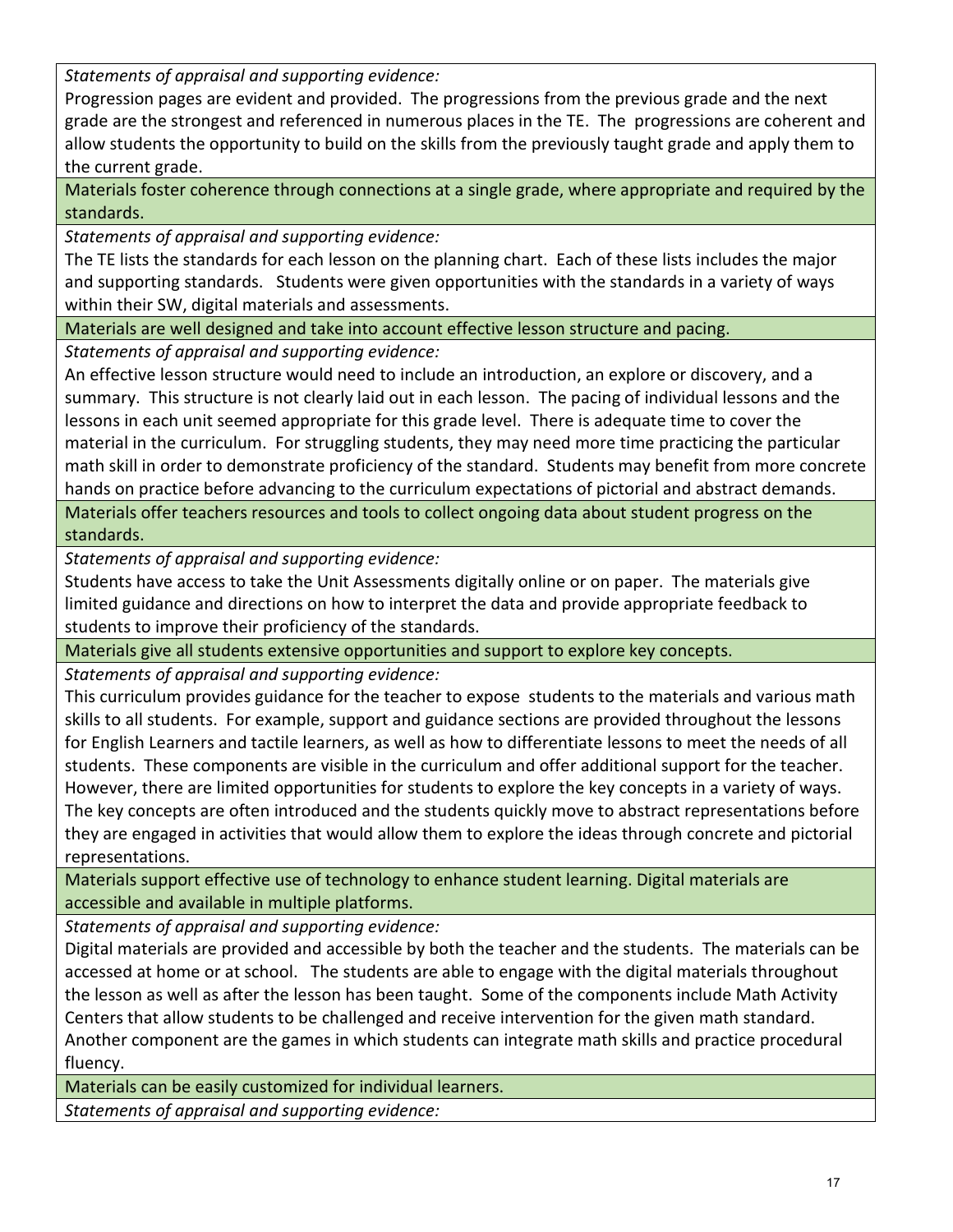The notes sections in the TE offer supports for students who may need additional support, including English Language Learners. Some of the lessons offer guidance on what to do when students complete work or if they need additional practice.

The digital components offer various activities to challenge proficient students, as well as provide appropriate RTI to students who may be struggling with a given math standard or skill. These tasks can be customized for the individual learner and present in the Personal Math Trainer Section online.

## Materials take into account cultural perspectives.

*Statements of appraisal and supporting evidence:*

The Home and School Activities allow students the opportunity to make connections with Social Studies and Mathematics while exposing students to information about other countries, how other cultures used and currently use math, and connections to food for specific cultures. In the SE, there are a variety of student names that reflect ethnic diversity. There are only a few photographs in the SE and the diversity of the children is not always clear.

**Reviewer Professional Summation** - *These materials are reviewed by Level II and Level III educators from across New Mexico. The reviewers have brought their knowledge, experience and expertise into the review of these materials. They offer here their individual summary of the material as a whole.* 

## Reviewer #19 background and experience:

*Professional summary of material:*

The curriculum covers all of the standards. There are ways to assess student understanding built into the program. The eight mathematical practices are visible in the TE and SW. The program provides supports for differentiated instruction. There is a digital component that can be accessed at home or at school.

## Reviewer #20 background and experience:

*Professional summary of material:*

The curriculum offers many features to best support all learners. For example, there are components to support English Learners, along with components to support struggling learners with differentiation and interventions and components that challenge students. Students are also given various opportunities to demonstrate their understanding of the skills and standards in both written and explanation form as well as verbal discussions. Students can engage through the mathematical practices independently and with peers.

Reviewer #21 background and experience:

## *Professional summary of material:*

This curriculum has five components including: helping community, building concepts, mathtalk, quick practice, and student leaders. These concepts target all levels of learners where students develop deep conceptual understanding. Students are engaged by practicing, applying, and utilizing MathTalk where students explain their mathematical thinking and ask questions to deepen their understanding. The digital component offers key lessons providing level support as needed.

Reviewer #16 background and experience: A level 3 teacher with 24 years experience. I have taught 5th and 6th grade in NY and 5th grade in MA and NH. I am currently teaching 5th grade in NM.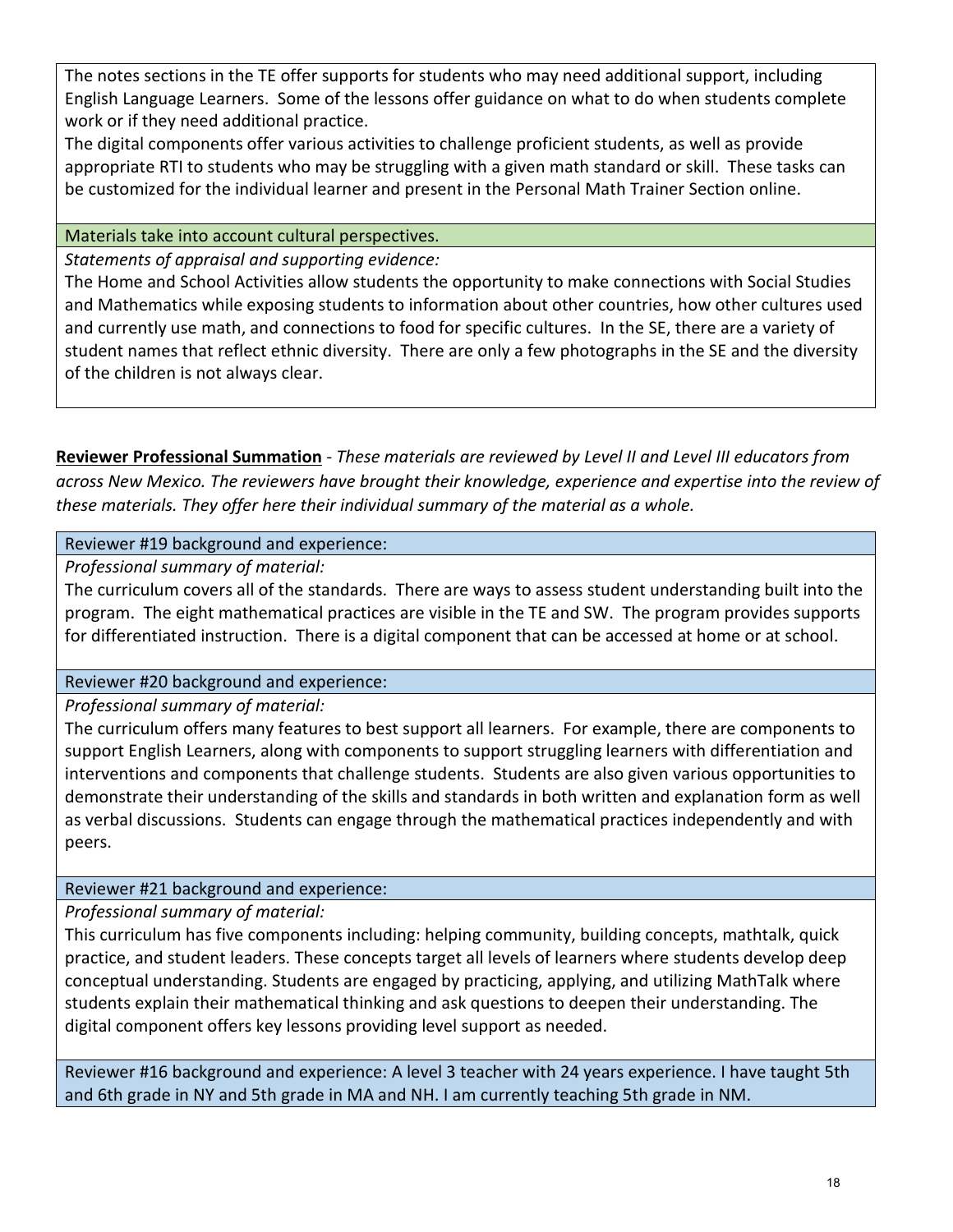*Professional summary of material:*

Reviewer #17 background and experience: I am a level 3 teacher with 15 years experience. I have taught all grade levels from kindergarten to fourth grade in New Mexico. The 2019-2020 school year will be my 5th year as a fourth grade teacher.

*Professional summary of material:* 

Reviewer #18 background and experience: A level 3 teacher with 15 years of experience. I have taught 2nd grade in CA and 1st, 2nd and 3rd grades in New Mexico. I am currently teaching 4th grade Special Education in NM.

*Professional summary of material:*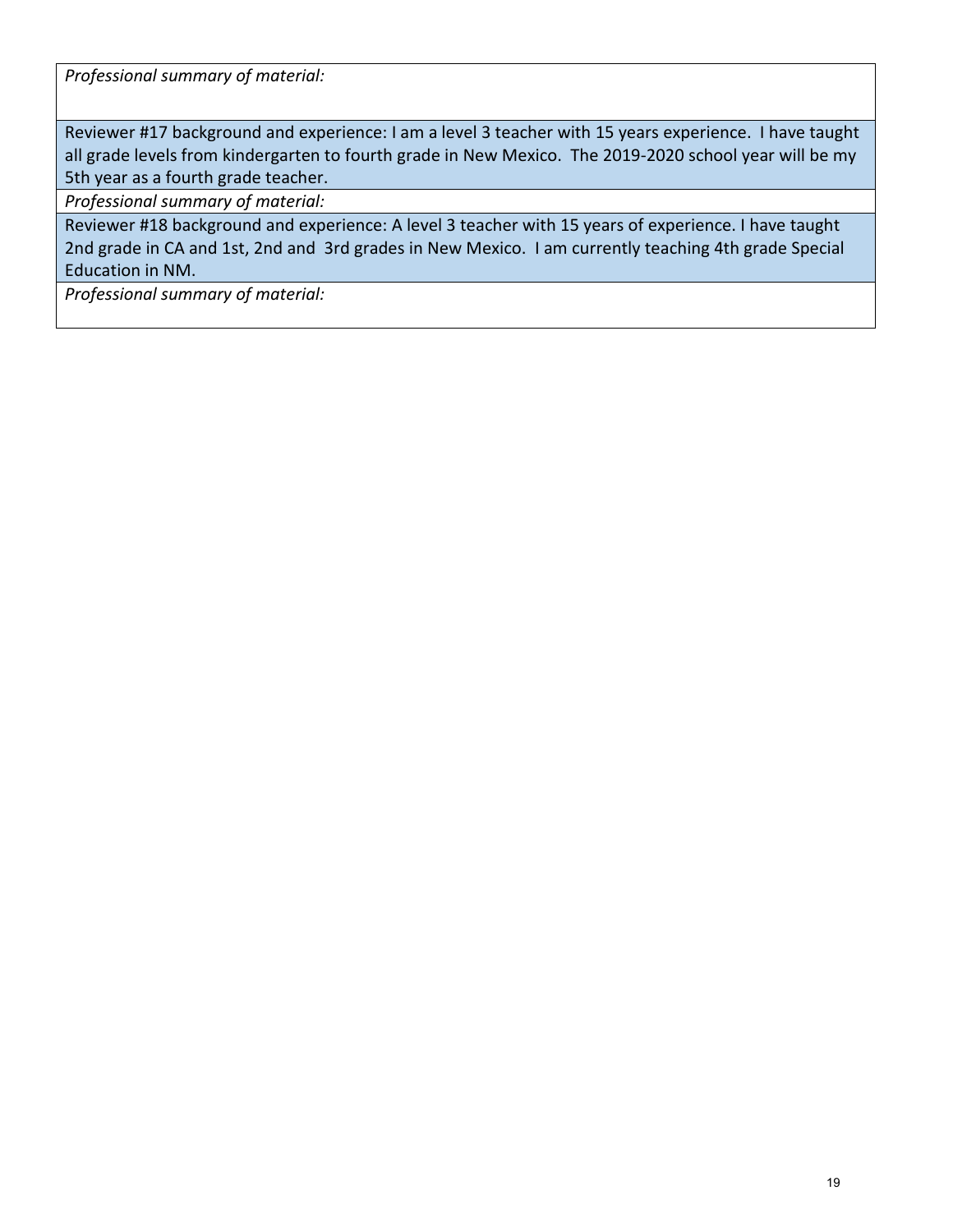#### **2019 Instructional Material Summer Review Institute**

# **Review Team Appraisal of Title**

#### **(K-8 Mathematics)**

This appraisal form is provided for use by educators responsible for the selection of instructional materials for implementation with districts and charter schools across New Mexico to meet the needs of their student populations.

This appraisal form should be used in conjunction with the publisher provided Form D: Research Based Effectiveness Determination that supports this reviewed material which can be found on the Instructional Material Bureau website.

<https://webnew.ped.state.nm.us/bureaus/instructional-materials/the-adoption-cycle/>

| IM Title       | <b>HMH Math Expressions</b> | Publisher     | <b>Houghton Mifflin Harcourt</b> |
|----------------|-----------------------------|---------------|----------------------------------|
| <b>SE ISBN</b> | 9781328764270               | TE ISBN       | 9781328741448                    |
| <b>SW ISBN</b> | N/A                         | Grade         | Grade 4                          |
|                |                             | Level/Content |                                  |

**Core Material Designation** *(Core Material is - the comprehensive print or digital educational material, including basal material, which constitutes the necessary instructional components of a full academic course of study in those subjects for which the department has adopted content standards and benchmarks.*)

| Recommended         | Recommended with Reservations |                     | Not Recommended      |  |
|---------------------|-------------------------------|---------------------|----------------------|--|
| <b>Total Score</b>  |                               |                     |                      |  |
| Reviewer #19<br>78% | Reviewer #20<br>97%           | Reviewer #21<br>92% |                      |  |
| Reviewer #16<br>94% | Reviewer #17<br>98%           | Reviewer #18<br>98% | Average Score<br>93% |  |

**Standards Review** - *Materials are reviewed for alignment with the state adopted content standards, benchmarks and performance standards.*

| Reviewer #19 | Reviewer #20 | Reviewer #21 |               |
|--------------|--------------|--------------|---------------|
| 75%          | 99%          | 95%          |               |
| Reviewer #16 | Reviewer #17 | Reviewer #18 | Average Score |
| 91%          | 97%          | 97%          | 92%           |

### Materials align with grade level standards.

*Statements of appraisal and supporting evidence:*

This curriculum has supporting materials that align with the Common Core State Standards specific to 4th grade. Each activity targets a particular skill related to the Common Core Standard for that lesson.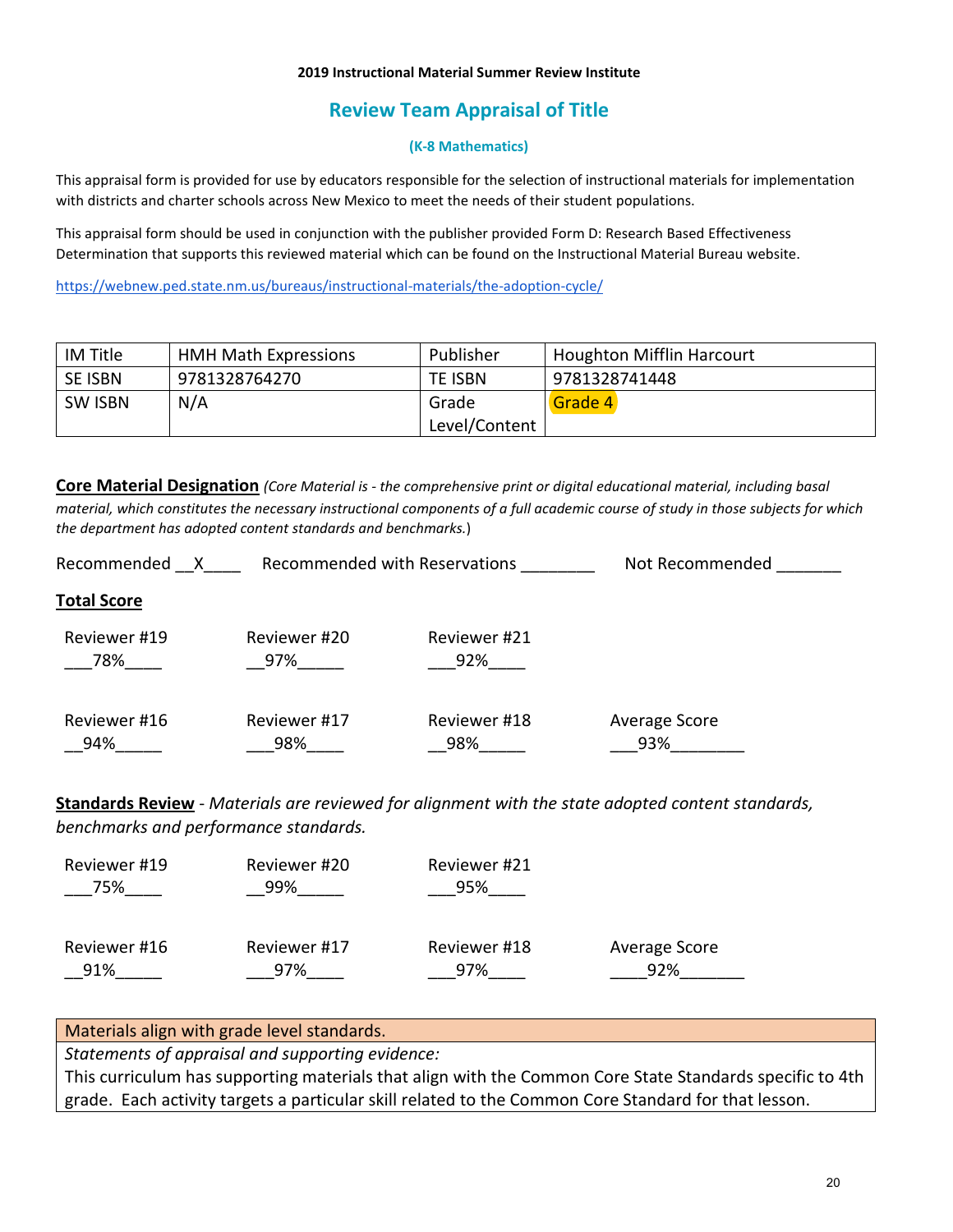In the Contents section for each unit, there is a listing of the critical standards for the unit and the supporting standards that can be integrated into the big ideas for that unit.

The SE, along with the Homework and Remembering activities, provides extra support for all students to access the 4th grade Common Core Standards and demonstrate their level of understanding as they solve problems and explain their thinking.

## Materials align to standards of mathematical practice.

*Statements of appraisal and supporting evidence:*

Quick practice activities begin each lesson. They are initiated by the teacher and later lead Student leaders to provide opportunities to call to mind their prior understanding of a topic that has already been discussed in class. They can also begin to build prerequisite skills for a topic that is to come.

With the lessons, the Mathematical Practices are listed in both the TE and SE and utilized within the lesson to provide students depth of understanding as they engage in all of the eight Mathematical Practices. The materials strategically use all eight Mathematical Practices, so they are visible throughout the program in a variety of ways for students.

Materials show aspects of rigor.

*Statements of appraisal and supporting evidence:*

This curriculum has embedded building concepts allowing students to use objects, drawings, conceptual language, and real-world situations helping students build mathematical ideas that make sense to them.

Within this curriculum, the Conceptual Understanding component of rigor is strong and provides students with multiple opportunities to access different materials and resources to support conceptual learning. Examples of this are evident with the use of Fraction Bars and the ways the MathBoard is utilized. In addition, students are given ample opportunities to improve their Procedural and fluency abilities as they progress through the standards. Math games act as a visual support resource to assist students' learning as well as the Fluency Checks in SE.

The performance tasks for rigor in application lacks evidence and ample opportunity for students to make connections to other math standards or skills they have learned. The performance tasks provided are rich. However, there are not enough of these opportunities for students.

**Math Content Review** - *Materials are reviewed for relevant criteria pertaining to the support for teachers and students in the specific reviewed content area.*

| Reviewer #19 | Reviewer #20 | Reviewer #21 |               |
|--------------|--------------|--------------|---------------|
| 89%          | 82%          | 86%          |               |
| Reviewer #16 | Reviewer #17 | Reviewer #18 | Average Score |
| 100%         | 100%         | 100%         | 93%           |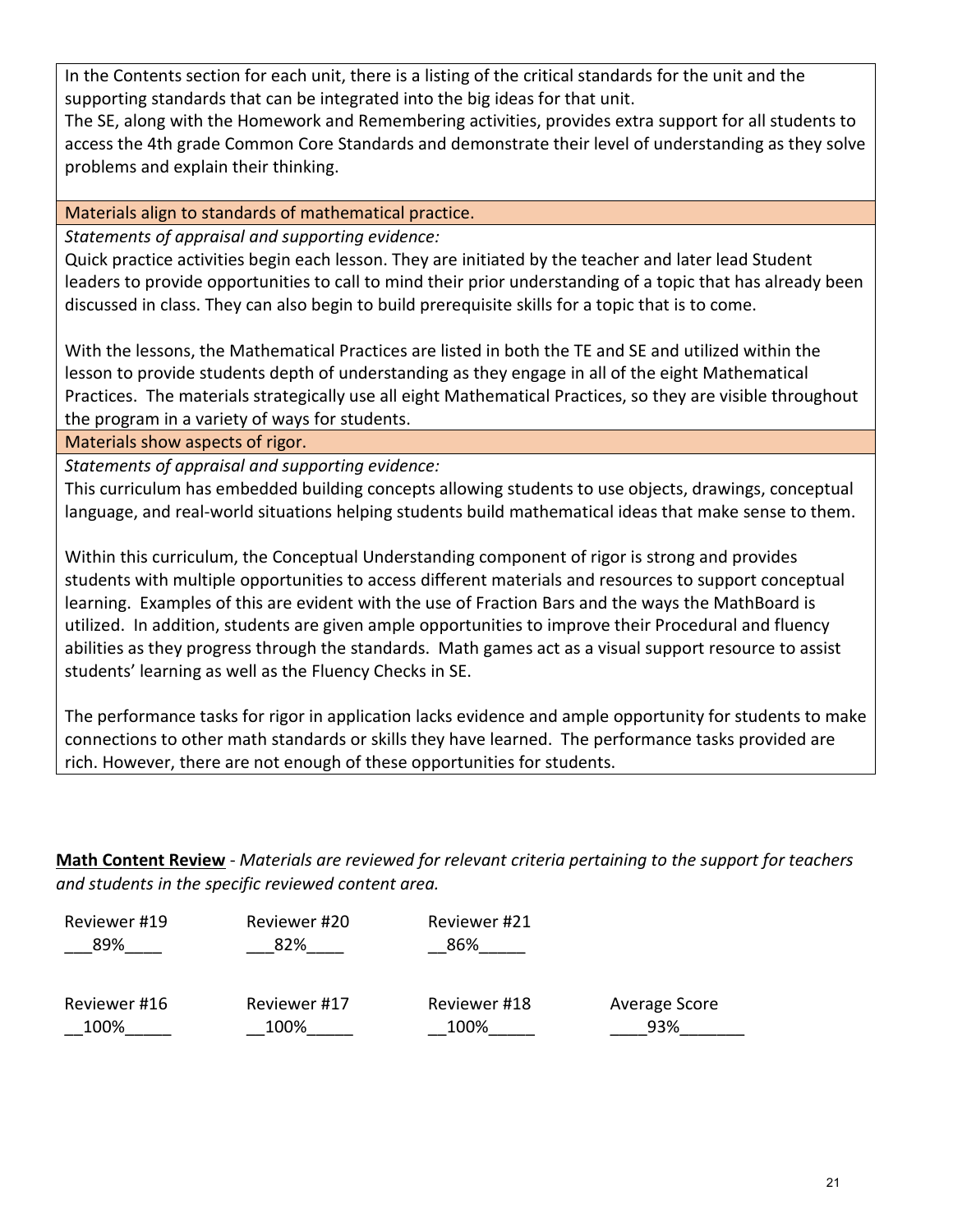Materials are consistent with grade level content, supporting the intent of the delivery and understanding of mathematics.

*Statements of appraisal and supporting evidence:*

Within this curriculum, a series of learning progressions reflect research on students' natural learning stages when mastering concepts such as computation and problem solving strategies.

Also, within the TE, the Teaching Note sections offer professional support and guidance for students who may need additional support accessing the curriculum. Examples include student 'watch fors' to avoid common mistakes or misconceptions, as well as support with English Language Learners and differentiated instruction.

Materials support student learning of mathematics.

*Statements of appraisal and supporting evidence:*

The Personal Math Trainer provides a personal learning path for students in which the learning path is individualized such as reteach, interactive practice, and challenge activities. They are engaging for all students, since many are presented in a game format.

Some of the supporting materials, such as the MathBoards and Unit Assessments, can be accessed digitally or in print to support the individual needs of the students and classroom. At the beginning of the unit, a Family Letter is provided and offers support with family involvement as they understand what their child is learning. These letters are accessible and given in both English and Spanish.

**All Content Review** - *Materials are reviewed for relevant criteria pertaining to the support for teachers and students in the material regarding the progression of the standards, lesson structure, pacing, assessment, individual learners and cultural relevance.*

| Reviewer #19 | Reviewer #20 | Reviewer #21 |               |
|--------------|--------------|--------------|---------------|
| 90%          | 95%          | 86%          |               |
| Reviewer #16 | Reviewer #17 | Reviewer #18 | Average score |
| 99%          | 99%          | 99%          | 95%           |

## Materials are consistent with the progressions in the standards.

*Statements of appraisal and supporting evidence:*

The Pacing Guide provides a brief description of the unit focus along with the pacing of the lesson. There is ample time to get through all of the lessons in the curriculum. The Table of Contents components indicate the Common Core Standards along with the main mathematical skill being taught in the lessons. Materials foster coherence through connections at a single grade, where appropriate and required by the standards.

*Statements of appraisal and supporting evidence:*

The Contents provides a list of the core standards, as well as the supporting standards that can be integrated in each of the lessons of the unit. The performance tasks integrate the standard. For example, the 'Assessing the Unit' pages in the TE explain how students apply what they have learned in the unit by completing the performance task. At the start of each unit, a chart outlining the Learning Progressions for the Common Core State Standards is provided. This demonstrates the coherence amongst various grade levels when leaning specific math concepts.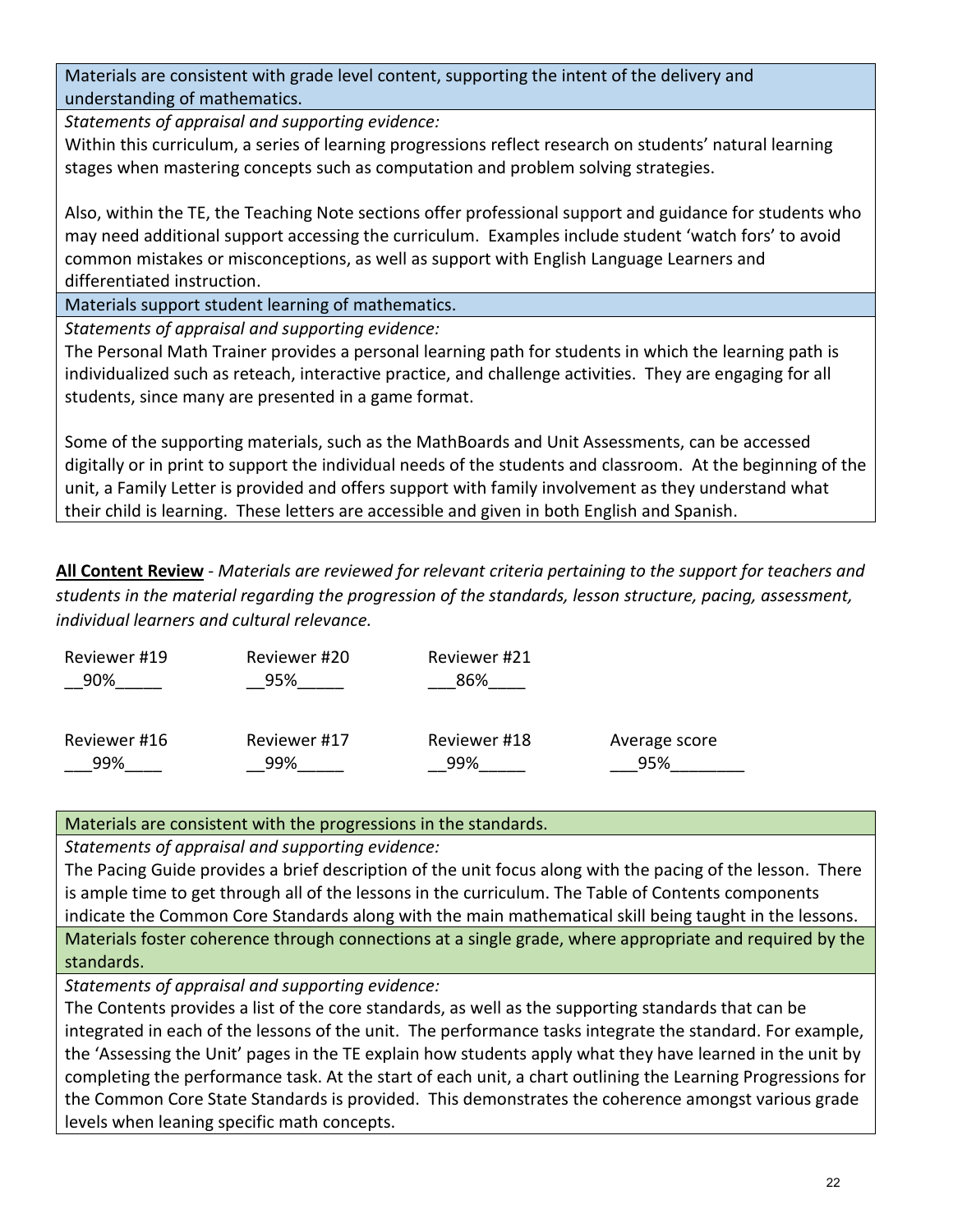## Materials are well designed and take into account effective lesson structure and pacing.

*Statements of appraisal and supporting evidence:*

At the beginning of the TE, the standards are listed and lessons for these standards are identified, giving teachers the opportunity to rearrange the lesson order or topics, depending on the needs of the students or requirements provided by the school district.

The Learning target is provided in the TE. However, it is not present on any student materials, such as their SE. Also, there is limited opportunity for students to debrief and reflect on their learning at the end of the current lesson or the start of a new lesson the following day.

Materials offer teachers resources and tools to collect ongoing data about student progress on the standards.

*Statements of appraisal and supporting evidence:*

There are a variety of assessment tools for teachers for both formative and summative purposes. Teachers can assess student progress and test scores online or through paper assessments provided in the program. Even though these teacher resources are provided, there is limited explanation of how the teacher should use this information to guide instruction.

The Unit Review Test has a data driven decision making table that lists reteaching lessons and digital resources. There is also a list of common errors and prescriptions in this section. The answer key for the test does not provide a rubric for open-ended questions.

A Performance Task Rubric is provided modeling criteria for teachers with what an exemplary response looks like, as well as a limited student response. There is limited support for teachers on what the next steps should be to better support students who struggled with the particular standard or set of skills for a given unit.

Materials give all students extensive opportunities and support to explore key concepts.

*Statements of appraisal and supporting evidence:*

Materials give all students ample opportunities to explore key concepts in a variety of ways, such as student workbook activities, end of unit assessments, and Homework and Remembering activities.

Even though students are given various opportunities to express their understanding, they are limited when it comes to in depth reasoning and justification for their learning. The opportunities typically are DOK 1 and 2 levels. Math talk clarifies students' thinking, revealing other approaches to their classmates and giving the teacher an opportunity to assess their understanding.

Materials support effective use of technology to enhance student learning. Digital materials are accessible and available in multiple platforms.

*Statements of appraisal and supporting evidence:*

The online Student Activity book includes interactive features that make mathematics more accessible for all students, such as the MathBoard. Also, the online Teacher Edition offers links to key lesson-level support to assist with student learning.

The online Math Activity Center for Differentiated Instruction provides many interactive options for use during and after each lesson, such as interactive practice, reteach, and challenge activities. There is a vocabulary app for extra support with key terms.

Their materials can be accessible through a variety of internet browsers and technology platforms that are available in the classroom.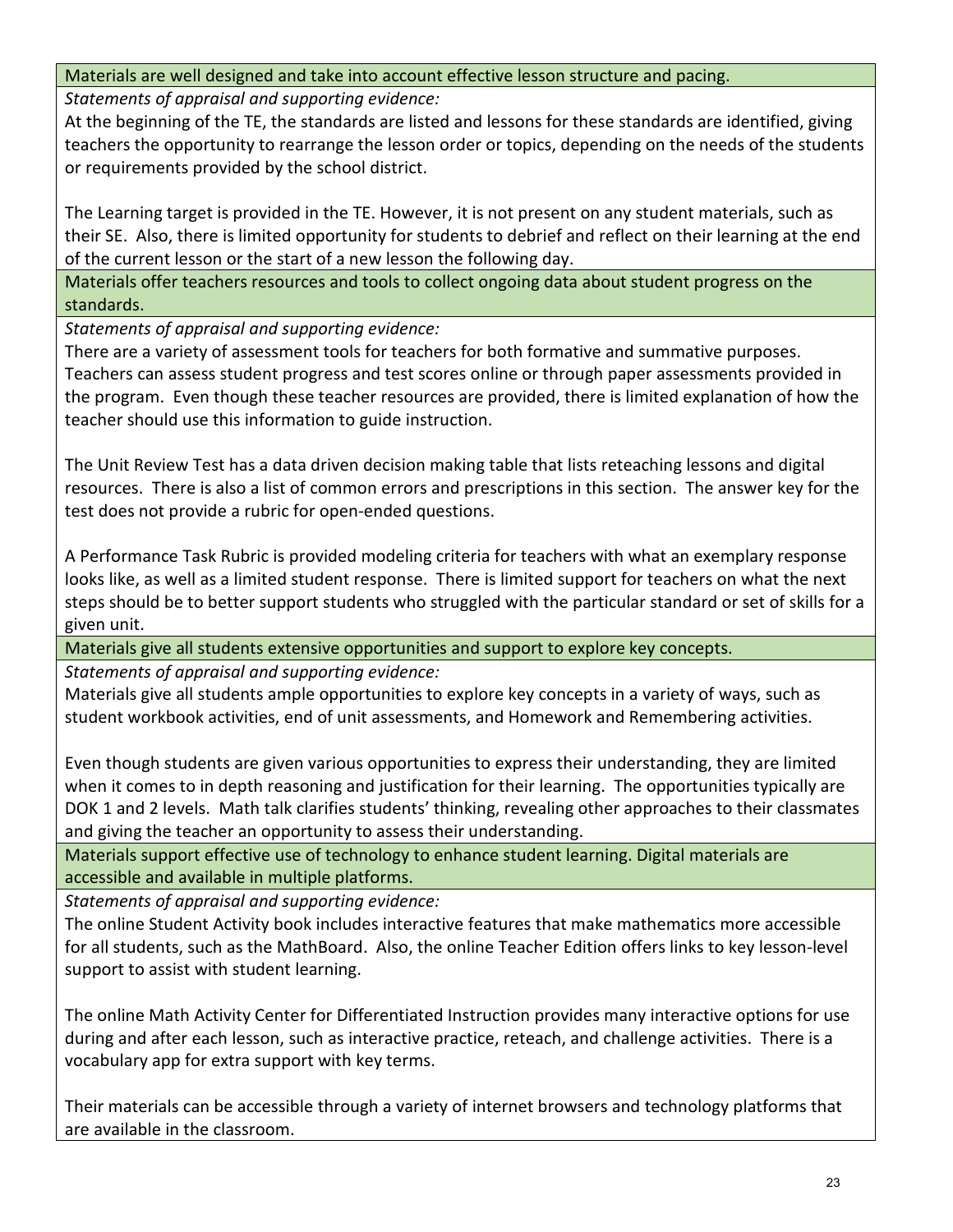Materials can be easily customized for individual learners.

*Statements of appraisal and supporting evidence:*

Through the digital component, students can access a Personalized Math Trainer that gives automatic support for intervention and enrichment activities providing a personalized learning path. The Math Activity Center can be accessed through print or digitally. There are on-level, challenge, and intervention resources for students. This page can be found in each unit and gives a writing prompt for each level, as well as activities for the students to engage in.

Materials take into account cultural perspectives.

*Statements of appraisal and supporting evidence:*

Home and School Connections help students to reflect on their perspective and may guide them to take roles to empower their cultures. For example, students relate math to cooking related to their own culture, creating a personal connection interest. Students are also exposed to currency of other countries and cultures and how it relates to the customary units of money.

A variety of ethnic names were used in the SE word problems and on other materials, such as graphs. Students also work with flags of other countries to identify geometric features and then are given the opportunity to create their own using specific math criteria.

**Reviewer Professional Summation** - *These materials are reviewed by Level II and Level III educators from across New Mexico. The reviewers have brought their knowledge, experience and expertise into the review of these materials. They offer here their individual summary of the material as a whole.* 

## Reviewer #19 background and experience:

*Professional summary of material:*

The materials in the teacher's edition, student edition and digital materials are aligned with the Common Core State Standards. There is a pacing guide that allows for adequate time to cover all of the standards. The programs incorporates the eight mathematical practices into the learning. There are tools for differentiated learning and formative and summative assessment resources. The program lacks extensive opportunities for conceptual understanding and application of math concepts across the standards.

## Reviewer #20 background and experience:

*Professional summary of material:*

This curriculum offers multiple resources for teachers to best instruct all learners within the classroom. There is alignment to the Common Core State Standards, which is evident in the contents at the beginning of the TE as well as each unit and corresponding student tasks and activities. Differentiated instruction strategies are embedded throughout the lessons and digital materials making the curriculum accessible to all students are organized within the TE.

## Reviewer #21 background and experience:

## *Professional summary of material:*

This curriculum provides clear guidance and support for teachers, as well as learning of specific CCSS for student learning. The material is organized for successful teaching and student learning. There are multiple resources for students to engage in for conceptual learning, fluency, and practice.

Reviewer #16 background and experience: A level 3 teacher with 24 years experience. I have taught 5th and 6th grade in NY and 5th grade in MA and NH. I am currently teaching 5th grade in NM.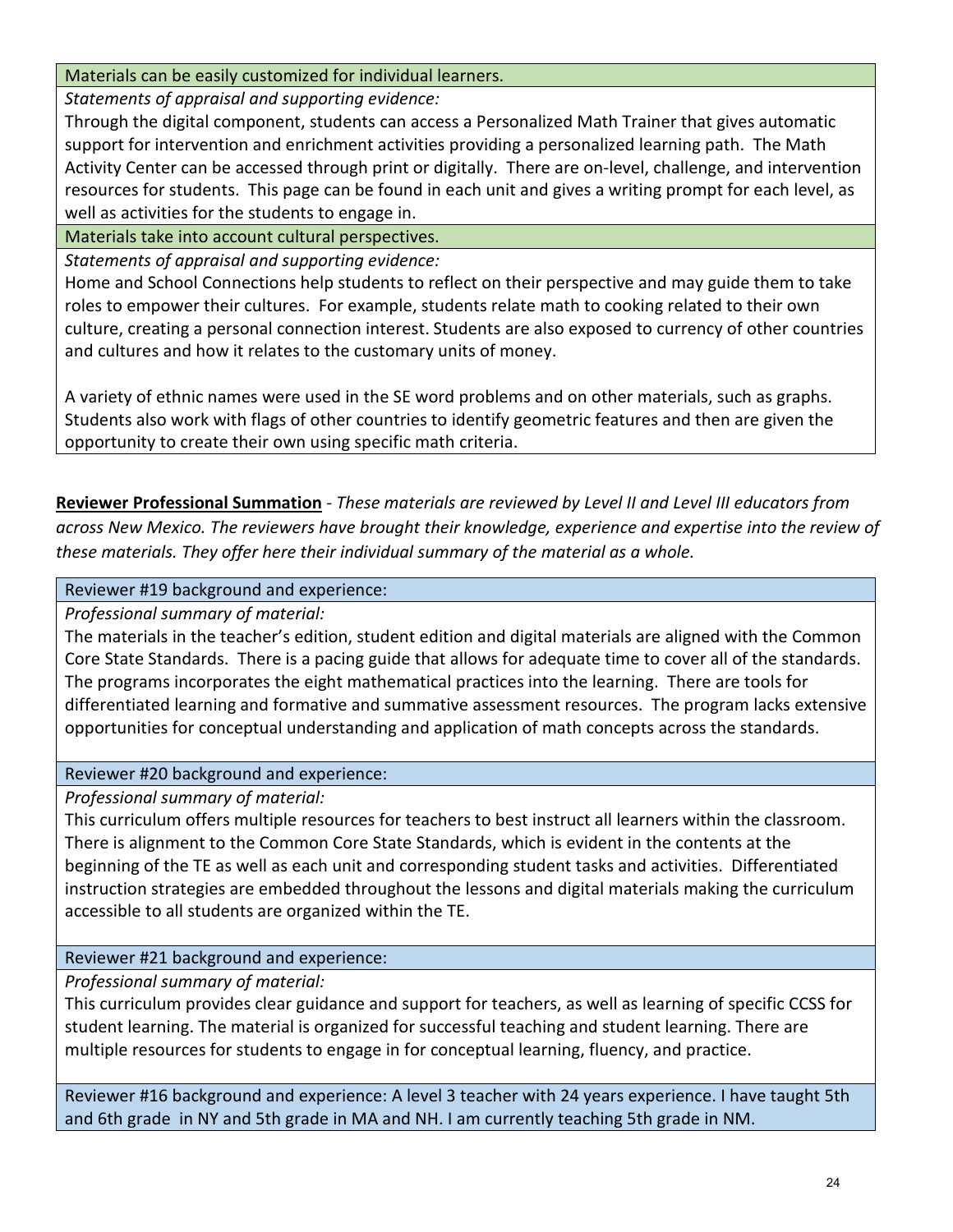*Professional summary of material:* 

Reviewer #17 background and experience: I am a level 3 teacher with 15 years experience. I have taught all grade levels from kindergarten to fourth grade in New Mexico. The 2019-2020 school year will be my 5th year as a fourth grade teacher.

*Professional summary of material:* 

Reviewer #18 background and experience: A level 3 teacher with 12 years experience. I have taught 2nd grade in California and grades 1, 2, and 3 in NM. I am currently teaching 4th grade Special Education in NM.

*Professional summary of material:*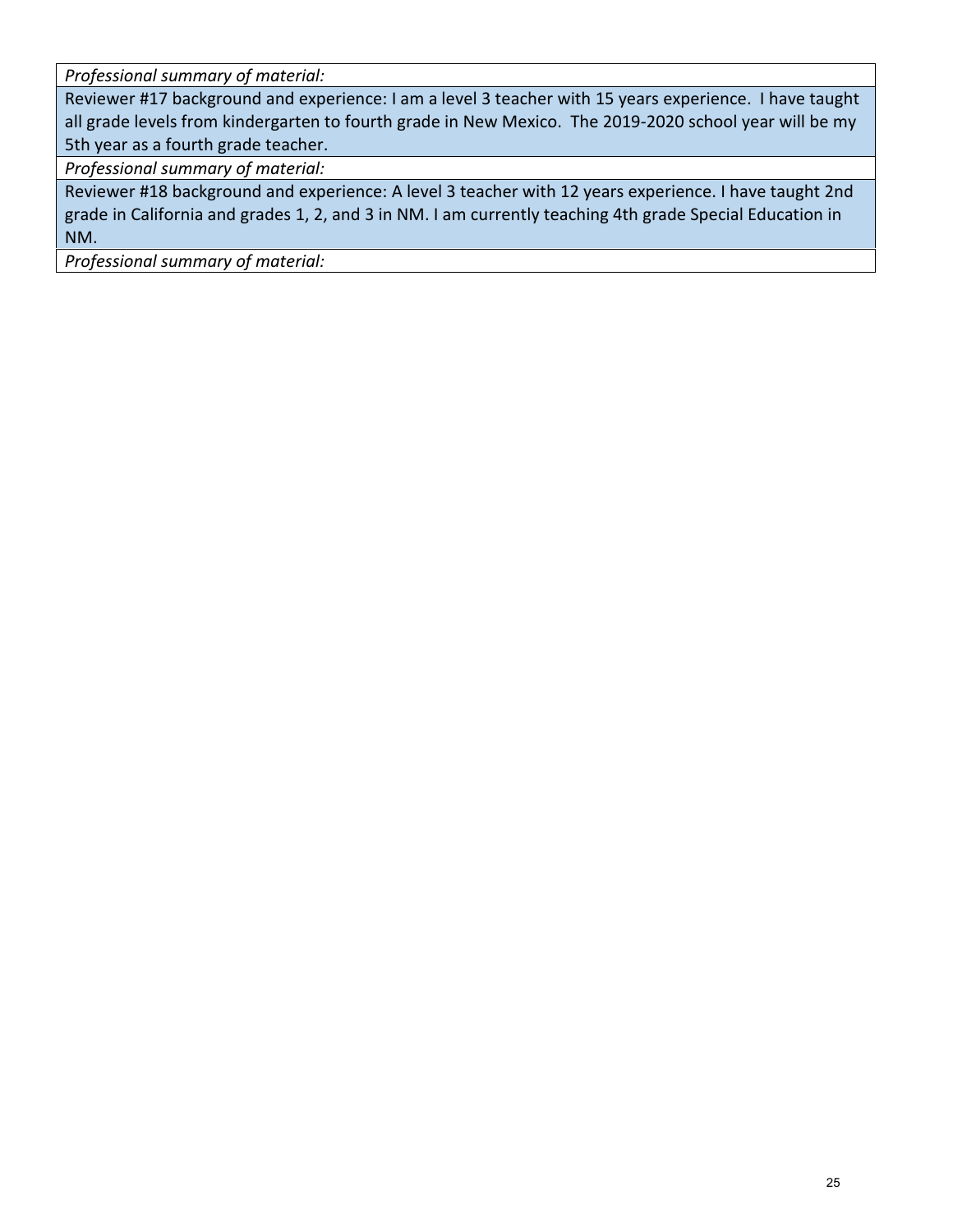#### **2019 Instructional Material Summer Review Institute**

## **Review Team Appraisal of Title**

#### **(K-8 Mathematics)**

This appraisal form is provided for use by educators responsible for the selection of instructional materials for implementation with districts and charter schools across New Mexico to meet the needs of their student populations.

This appraisal form should be used in conjunction with the publisher provided Form D: Research Based Effectiveness Determination that supports this reviewed material which can be found on the Instructional Material Bureau website.

<https://webnew.ped.state.nm.us/bureaus/instructional-materials/the-adoption-cycle/>

| IM Title       | <b>HMH Math Expressions</b> | Publisher     | <b>Houghton Mifflin Harcourt</b> |
|----------------|-----------------------------|---------------|----------------------------------|
| SE ISBN        | 9781328764287               | TE ISBN       | 9781328741455                    |
| <b>SW ISBN</b> | N/A                         | Grade         | Grade 5                          |
|                |                             | Level/Content |                                  |

**Core Material Designation** *(Core Material is - the comprehensive print or digital educational material, including basal material, which constitutes the necessary instructional components of a full academic course of study in those subjects for which the department has adopted content standards and benchmarks.*)

| Recommended            | Recommended with Reservations |                       | Not Recommended         |  |
|------------------------|-------------------------------|-----------------------|-------------------------|--|
| <b>Total Score</b>     |                               |                       |                         |  |
| Reviewer #19<br>82.33% | Reviewer #20<br>92.83%        | Reviewer #21<br>92.0% | Average Score<br>89.06% |  |

**Standards Review** - *Materials are reviewed for alignment with the state adopted content standards, benchmarks and performance standards.*

| Reviewer #19 | Reviewer #20 | Reviewer #21 | Average |
|--------------|--------------|--------------|---------|
| 82.18%       | 90.97%       | 90.97%       | Score   |
|              |              |              | 88.04%  |

### Materials align with grade level standards.

*Statements of appraisal and supporting evidence:*

With this curriculum there is evidence that it aligns with the Common Core State Standards specific to 5th grade. The standards are provided at the beginning of the TE as well as the start of each lesson. Student activities are aligned with the standards and allow them to integrate the use of more than one standard or skill at times.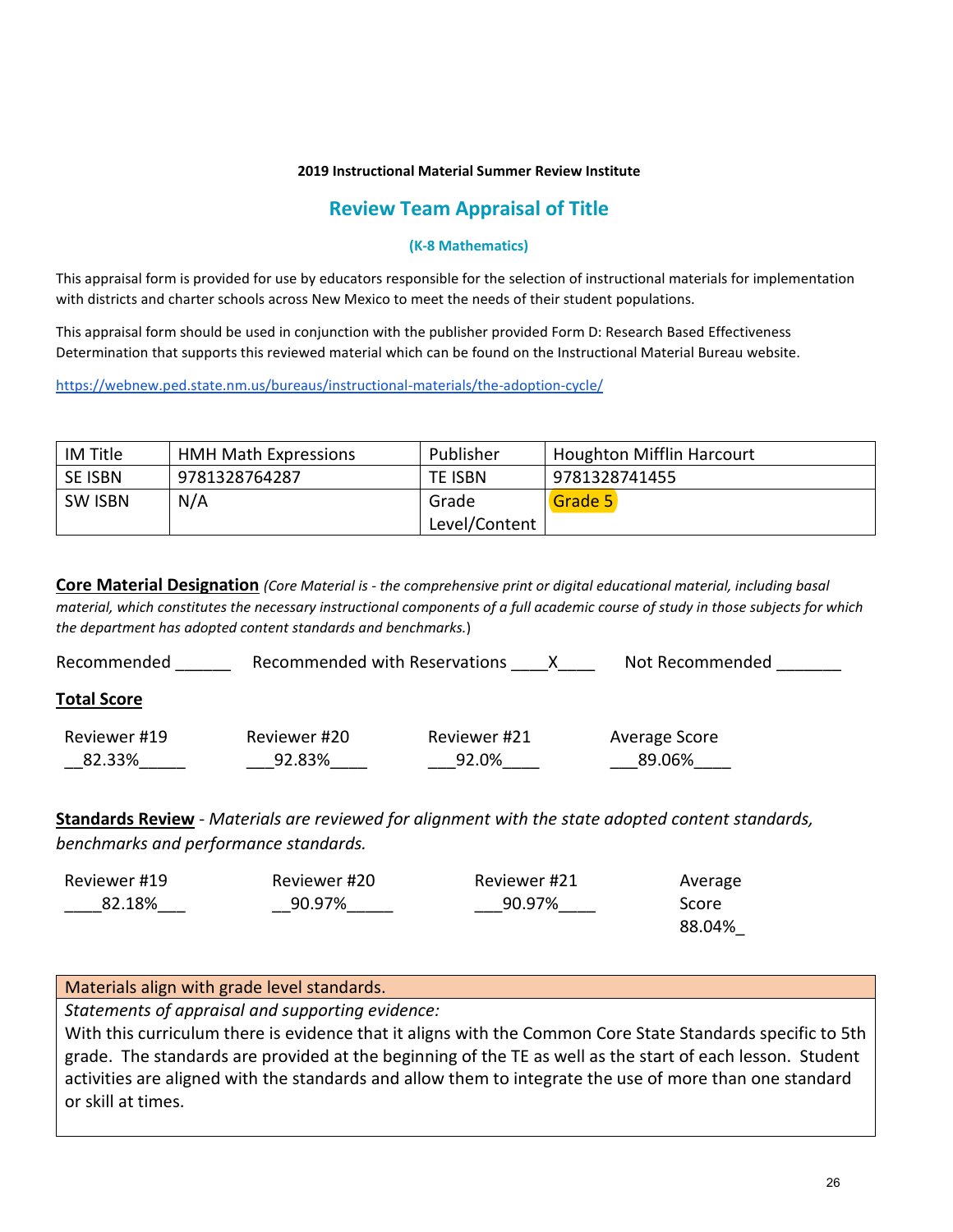For students, their SE and Homework and Remembering activities provide additional support for all students to access the 5th grade curriculum specific to the standards. Students can demonstrate their understanding as they solve the problems and explain their thinking.

Materials align to standards for mathematical practice.

*Statements of appraisal and supporting evidence:*

The materials provide a list all of the eight Mathematical Practices for both the teacher and students to reference. Students are given numerous opportunities to engage in all eight practices whether in isolation or in combination with other practices. The materials strategically use all eight Mathematical Practices in a variety of ways and are visible throughout the entire curriculum, including Math Talks and the SE.

The mathematical practices are embedded in each lesson planning page with specific directions on how to highlight the practices with the students. Also, with these mathematical practices identified in each lesson, they provide guidance and examples for understanding to drive instruction.

Materials show aspects of rigor.

*Statements of appraisal and supporting evidence:*

This curriculum has embedded concepts which allow students to use objects, drawings, conceptual language, and real-world situations, helping students build mathematical ideas that make sense to them. Students are also expected to use the mathematical language taught in class in their answer, whether in verbal or written form.

Within in this curriculum, the conceptual understanding component of rigor is strong and provides students multiple opportunities to access different materials and resources to support conceptual learning. More visual models are provided to support students' knowledge of the conceptual understanding. In addition, students are given ample opportunities to improve their procedural skill and fluency abilities as they progress through the standards. Math games act as a visual support resource to assist students' learning as well as the Fluency Checks in SE. Many of the activities pages in the SE require students to explain their thinking to show conceptual understanding.

The performance tasks for rigor in application provide ample opportunity for students to make connections to other math standards or skills they have learned. The performance tasks provided are rich. However, there is not enough of these opportunities for students.

**Math Content Review** - *Materials are reviewed for relevant criteria pertaining to the support for teachers and students in the specific reviewed content area.*

| Reviewer #19 | Reviewer #20 | Reviewer #21 | Average Score |
|--------------|--------------|--------------|---------------|
| 85.71%       | 100%         | 92.86%       | 92.86%        |

Materials are consistent with grade level content, supporting the intent of the delivery and understanding of mathematics.

*Statements of appraisal and supporting evidence:*

At the beginning of every unit there is a Math Background section that provides teachers with research based information on the standards in the unit. Within this curriculum, a series of learning progressions reflect research on students' natural learning stages when mastering concepts as computation and problem solving strategies. Also, in the TE the Teaching Note sections offer professional support and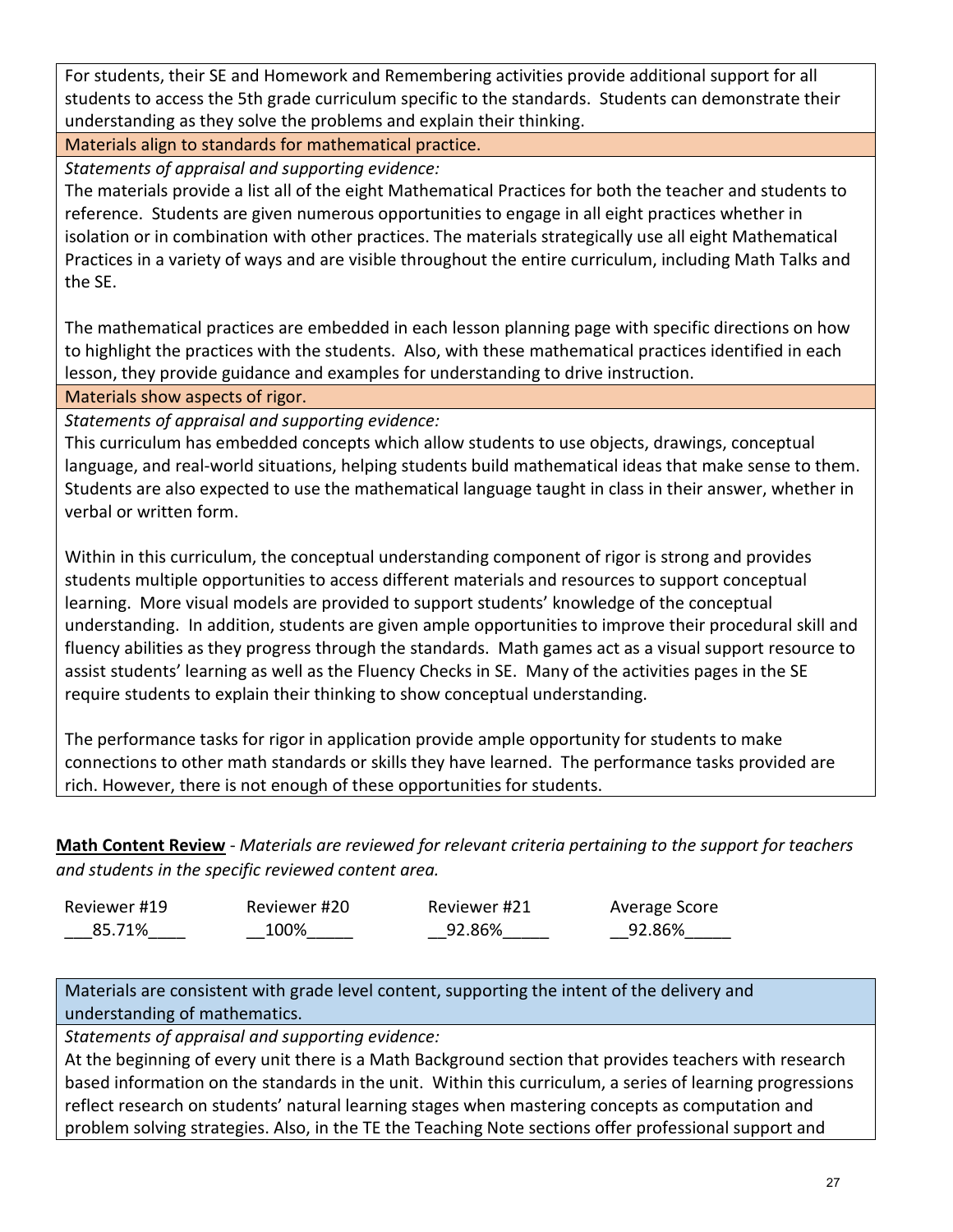guidance for students that may need additional support accessing the curriculum. Examples include student 'watch fors' to avoid common mistakes or misconceptions, support with English Language Learners, and differentiated instruction. For each unit, there are sample pages with specific evidence on how the Mathematical Practice is embedded and evident within the lessons for a given unit.

Materials support student learning of mathematics.

*Statements of appraisal and supporting evidence:*

The Personal Math Trainer provides a personal learning path for students in which the learning path is individualized, such as reteach, interactive practice, and challenge activities. They are engaging for all students since many are presented in a game format.

Some of the supporting materials, like the pictorial representations such as models and Unit Assessments, can be accessed digitally or on print to support the individual needs of the students and classroom. At the beginning of the unit, a Family Letter is provided and offers support with family involvement as they understand what their child is learning. These letters are accessible and given in both English and Spanish. Families can refer to these letters as they are homework helpers with the child at home.

**All Content Review** - *Materials are reviewed for relevant criteria pertaining to the support for teachers and students in the material regarding the progression of the standards, lesson structure, pacing, assessment, individual learners and cultural relevance.*

| Reviewer #19 | Reviewer #20 | Reviewer #21 | Average Score |
|--------------|--------------|--------------|---------------|
| 82.32%       | 96.34%       | 94.51%       | 91.06%        |

## Materials are consistent with the progressions in the standards.

*Statements of appraisal and supporting evidence:*

The Pacing Guide provides a brief description of the unit focus along with the pacing of the lesson. There is ample time to get through all of the lessons in the curriculum. The Table of Contents components indicates the Common Core Standards along with the main mathematical skill being taught in the lessons.

Within this curriculum, there are several areas that show the progression of fluency from kindergarten through 6th grade. This includes memorization of basic facts and operations with multi-digit numbers. Also, there is evidence of the Major Work and Major Clusters for the grade bands k-2, 3-5 and 6-8. In addition, this curriculum provides clear and concise progression for the CCSS for the grade level below and above the targeted grade.

Materials foster coherence through connections at a single grade, where appropriate and required by the standards.

*Statements of appraisal and supporting evidence:*

The Contents provide a list of the core standards as well as the supporting standards that can be integrated in each of the lessons of the unit. The performance tasks integrate the standard. For example, the Assessing the Unit pages in the TE explain how students apply what they have learned in the unit by completing the performance task. At the start of each unit, a chart outlining the Learning Progressions for the Common Core State Standards is provided. This demonstrates the coherence amongst various grade levels when learning specific math concepts specifically the grade above and the grade below.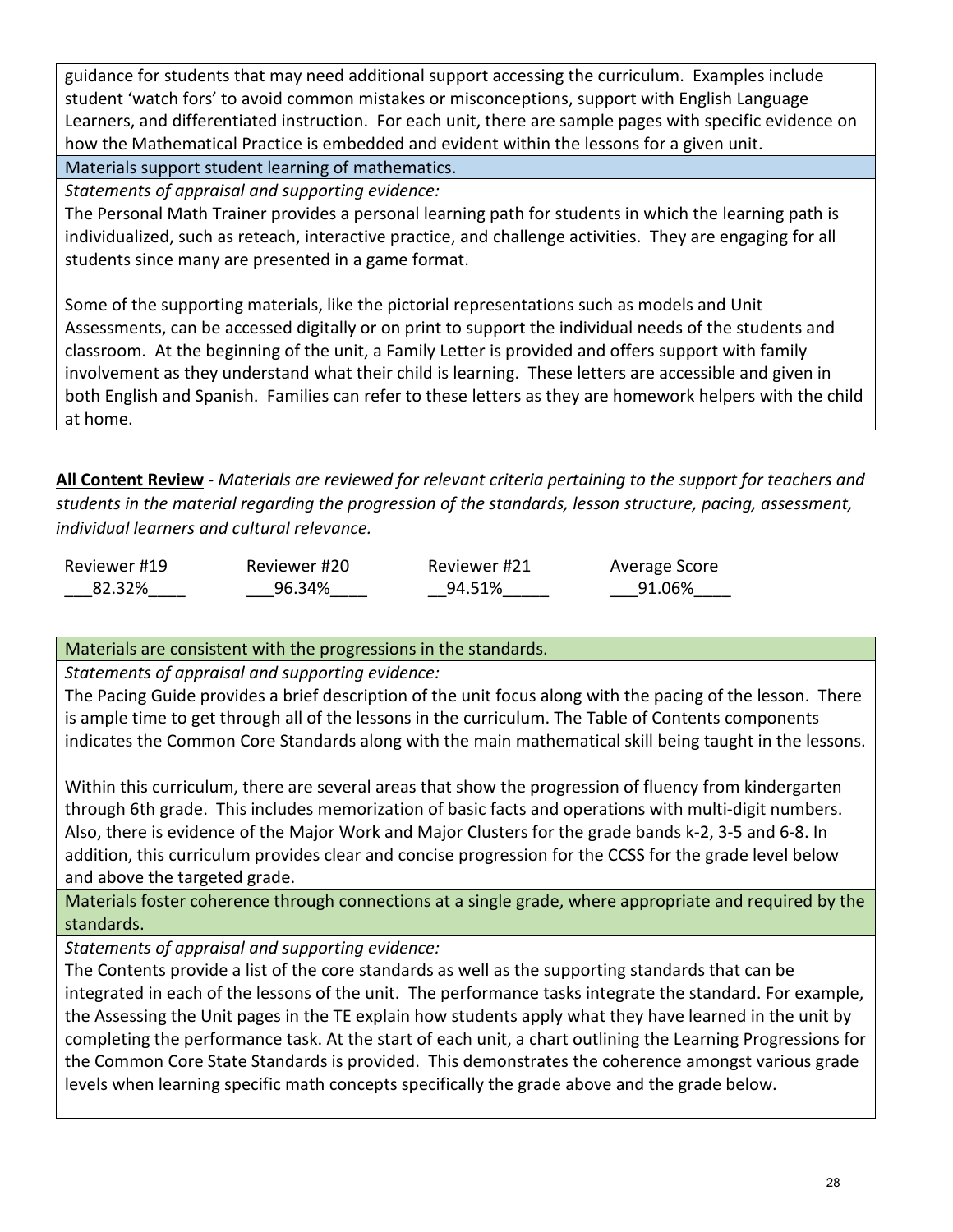In the Teaching Notes section, some of the lessons have some math background blurb about previously taught math lessons and upcoming math lessons. This helps the teacher plan accordingly to best fit the needs of the class and individual students.

Materials are well designed and take into account effective lesson structure and pacing.

*Statements of appraisal and supporting evidence:*

Clocks on the planning page of each lesson show the pacing for the activities. The time is reasonable for a math block in the typical fifth grade classroom. Pacing guide and allotted time to complete the lesson is included in the teacher's edition. For this curriculum, there are 150 days of instruction. Based on the given lessons, the suggested pacing guide have allotted time to teach the lessons. There is time to implement other strategies as needed for students to master concepts in addition to the proposed planning time.

At the beginning of the TE, the standards are listed and lessons for these standards are identified, giving teachers the opportunity to rearrange the lesson order or topics, depending on the needs of the students or requirements provided by the school district. The Learning target is provided in the TE. However, it is not present on any student materials such as their SE. Also, there is limited opportunity for students to debrief and reflect on their learning at the end of lesson or start of a new lesson the following day. Materials offer teachers resources and tools to collect ongoing data about student progress on the standards.

*Statements of appraisal and supporting evidence*

The Unit Review Test has a data driven decision-making table that lists reteaching lessons and digital resources. There is also a list of common errors and misconceptions in this section. The answer key for the test does not provide a rubric for open ended questions, only a sample student response.

There are a variety of assessment tools for teachers for both formative and summative purposes. These include quick checks, fluency checks, and checks for understanding. Teachers can assess student progress and test scores online or through paper assessments provided in the program. Even though these teacher resources are provided, there is limited explanation of how the teacher should use this information to guide instruction.

A Performance Task Rubric is provided, modeling criteria for teachers with what an exemplary response looks like, as well as a limited student response as students' scores may range from 3-0 points. There is limited support for teachers on what the next steps should be to better support students who struggled with the particular standard or set of skills for a given unit. However, it does provide teachers with a list of standards and lessons to reteach for RTI purposes.

Materials give all students extensive opportunities and support to explore key concepts.

*Statements of appraisal and supporting evidence:*

Math talk clarifies students' thinking, revealing other approaches to their classmates, and giving the teacher an opportunity to assess their understanding. Directions and guidance are given on the planning pages in the Teacher's edition.

Materials give all students ample opportunities to explore key concepts in a variety of ways, such as student workbook activities, end of unit assessments, and Homework and Remembering activities. At times, these types of questions and skills focus on numerical values rather than justification and explanations of student thinking to truly demonstrate their understanding of the standards. Even though students are given various opportunities to express their understanding, they are limited within depth of reasoning and justification for their learning. The opportunities typically are DOK 1 and 2 levels. The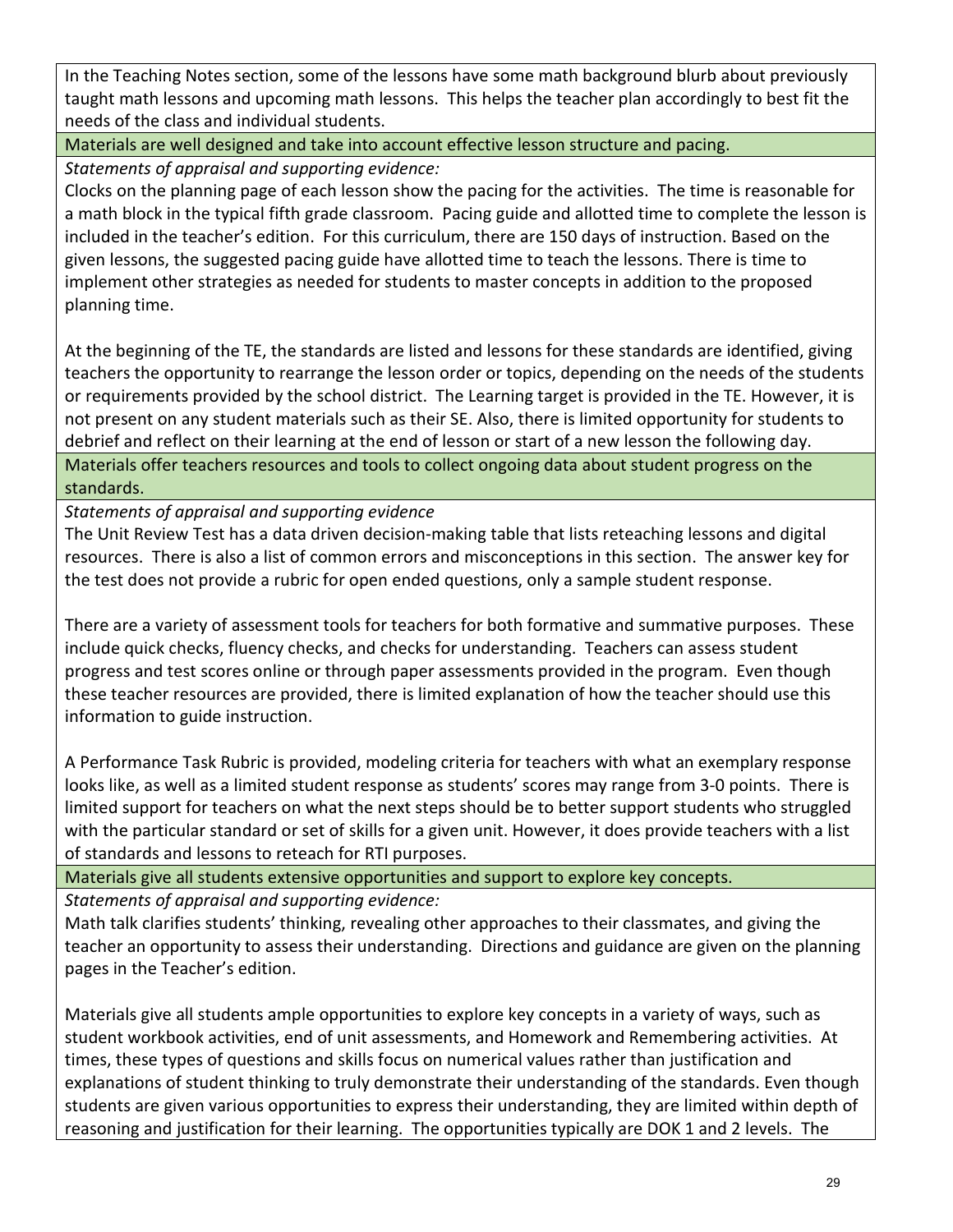exploration of key concepts is done in a procedural manner and students have limited opportunities to explore concepts at a deeper level.

Online materials provide leveled support for all learners to engage in all key concepts such as students that are on grade level, students needing to be challenged, and students that may benefit from intervention.

Materials support effective use of technology to enhance student learning. Digital materials are accessible and available in multiple platforms.

*Statements of appraisal and supporting evidence:*

The digital materials within the curriculum can be accessed through a variety of internet browsers and technology platforms that are available in the classroom, such as Google Chrome and Internet Explorer. The online Student Activity book includes interactive features that make mathematics more accessible for all students, such as the MathBoard. Also, the online Teacher Edition offers links to key lesson-level support to assist with student learning. The online Math Activity Center for Differentiated Instruction provides many interactive options for use during and after each lesson, such as interactive practice, reteach, and challenge activities. There is a vocabulary app for extra support with key terms.

Materials can be easily customized for individual learners.

*Statements of appraisal and supporting evidence:*

Through the digital component, students can access a Personalized Math Trainer that gives automatic support for intervention and enrichment activities, providing a personalized learning path. The Math Activity Center can be accessed through print or digitally. There are on-level, challenge, and intervention resources for students. This page can be found in each unit and gives a writing prompt for each level, as well as activities for the students to engage in.

Every lesson has an Anytime Problem that can be used to for an enrichment problem or with the whole class. There are also math games and a math reader that can be used for early finishers or during intervention time.

Home or School Activities are provided and allow students to utilize math skills learned in class as they customize their learning within a given activity. Students are given the opportunity to make connections and apply their math understanding further in an extension activity. The family letter also provides guidance and support for families to bridge learning into the home for families to have a better understanding of what students are learning at school.

Materials take into account cultural perspectives.

*Statements of appraisal and supporting evidence:*

Home and School Connections help students to reflect on their perspective and may guide them to take on roles to empower their cultures. For example, students relate math fractions in a Home or School Activity related to Ancient Egyptian Fractions allowing students to make further connections with mathematics and social studies. Also, several of the performance tasks included experiences that students may be familiar with such as hiking, agriculture with nuts, and taking a trip. These performance tasks allow students to engage with mathematics and the standards they are learning while relating this information to real world connections. A variety of ethnic names were used in the SE word problems and on other materials such as graphs and tables.